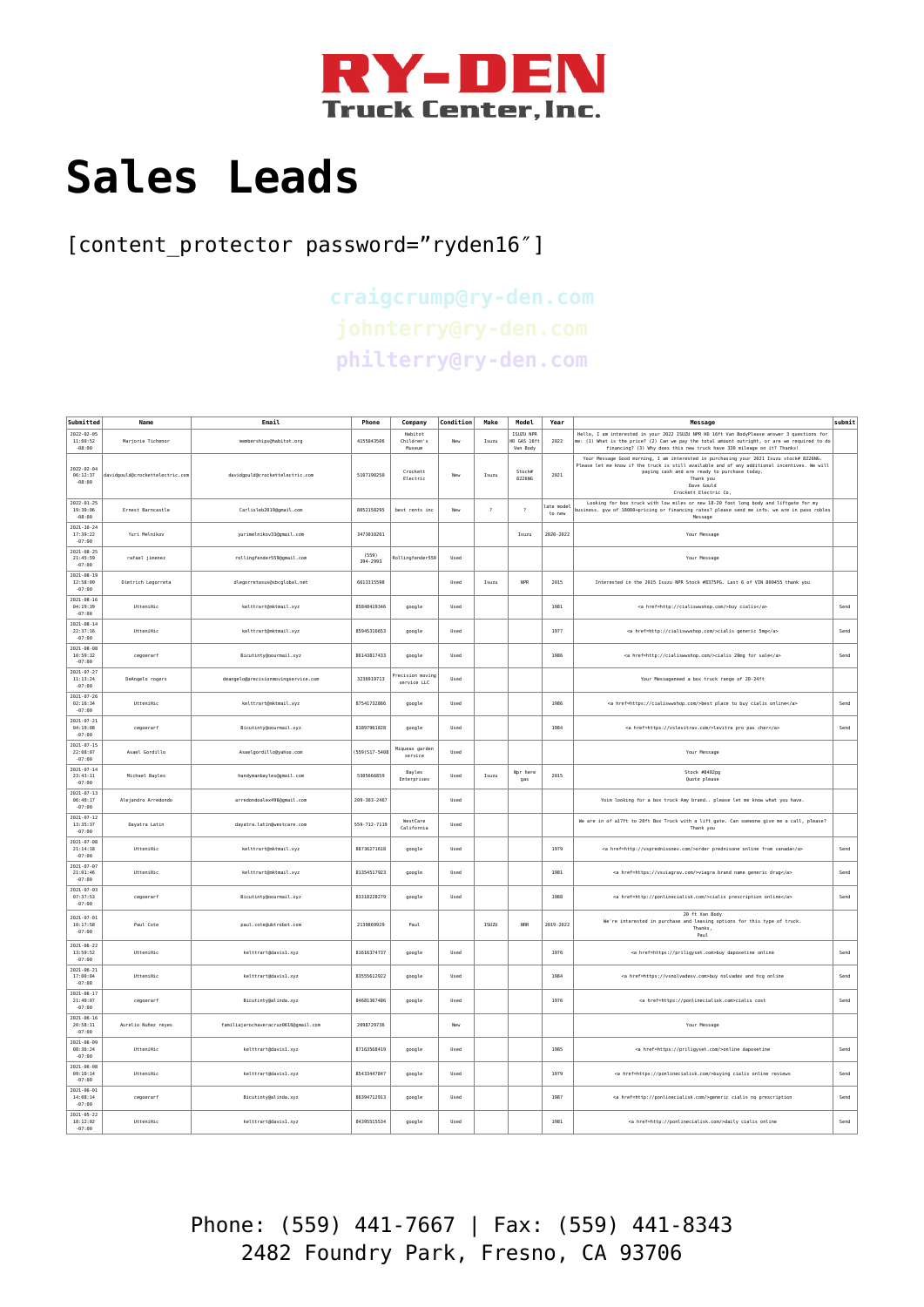

| Submitted                                            | Name                      | Email                                                     | Phone                | Company                   | Condition | Make                   | Model            | Year       | Message                                                                                                                                                                                                                                                                                           |      |
|------------------------------------------------------|---------------------------|-----------------------------------------------------------|----------------------|---------------------------|-----------|------------------------|------------------|------------|---------------------------------------------------------------------------------------------------------------------------------------------------------------------------------------------------------------------------------------------------------------------------------------------------|------|
| $2021 - 05 - 21$<br>18:21:56<br>$-07:00$             | UtteniHic                 | kelttrart@davisl.xyz                                      | 87321377118          | google                    | Used      |                        |                  | 1977       | <a href="https://vskamagrav.com/">us on line pharmacy selling kamagra</a>                                                                                                                                                                                                                         | Send |
| $2021 - 05 - 13$<br>07:45:50<br>$-07:00$             | Nixon lazo                | nxnlzo@amail.com                                          | 9254827108           | Truck n go llc            | Used      | Isuzu stock<br># 8344P | <b>NRR</b>       | 2017       | Hello, interested on this truck, but i saw doesn't have lifted gate. Can lift be added ?                                                                                                                                                                                                          |      |
| $2021 - 05 - 10$<br>15:09:07<br>$-07:00$             | teabbefly                 | Ethinna@zhess.xyz                                         | 83424921743          | google                    | Used      |                        |                  | 1978       | <a href="https://ponlinecialisk.com/">buying cialis online</a>                                                                                                                                                                                                                                    | Send |
| $2021 - 05 - 10$<br>09:56:33<br>$-07:00$             | Frilliase                 | Outlisa@swmail.xyz                                        | 84353658464          | google                    | Used      |                        |                  | 1982       | <a href="https://gcialisk.com/">cialis online cheap</a>                                                                                                                                                                                                                                           | Send |
| $2021 - 05 - 08$<br>14:55:32<br>$-07:00$             | teabbefly                 | Ethinna@zhess.xyz                                         | 89571422226          | google                    | Used      |                        |                  | 1980       | <a href="https://vskamagrav.com/">what is kamagra oral gel</a>                                                                                                                                                                                                                                    | Send |
| $2021 - 05 - 03$<br>06:31:47<br>$-07:00$             | Abrattito                 | Hisycle@elainel.xy2                                       | 81613527648          | google                    | Used      |                        |                  | 1985       | <a href="http://vsdoxycyclinev.com/">doxycline hyclate 100mg purchase</a>                                                                                                                                                                                                                         | Send |
| $2021 - 05 - 03$<br>02:25:55<br>$-07:00$             | Abrattito                 | Hisycle@elainel.xyz                                       | 87483818943          | google                    | Used      |                        |                  | 1981       | <a href="https://gcialisk.com/">buy cialis professional</a>                                                                                                                                                                                                                                       | Send |
| $2021 - 04 - 30$<br>19:39:15<br>$-07:00$             | Scott Grimes              | scott@grimesac.com                                        | 5308706620           | Grimes Heating<br>And Air | Used      | Isuzu                  | Box truck        | 2016       | Looking for 2 box truck. I think I've Replied to several of your ads                                                                                                                                                                                                                              |      |
| $2021 - 04 - 30$<br>19:39:13<br>$-07:00$             | Scott Grimes              | scott@grimesac.com                                        | 5308706620           | Grimes Heating<br>And Air | Used      | Isuzu                  | Box truck        | 2016       | Looking for 2 box truck. I think I've Replied to several of your ads                                                                                                                                                                                                                              |      |
| $2021 - 04 - 29$<br>11:13:26<br>$-07:00$             | Ron Brenna                | ron@havrelaundry.com                                      | 4062652234           | Havre Laundry             |           |                        |                  |            | Good Afternoon. I am kin the market for a 24-26 foot box truck. Either new or good used. One<br>row of etrack and a rail lift gate. Under 26,000gvw. It will be used in Montana so if it has<br>a cold weather package, that would be optimal. Looking forward to speaking with you.<br>ThanksRon |      |
| $2021 - 04 - 23$<br>21:53:32<br>$-07:00$             | Edel Felix Castro         | edel_felix@hotmail.com                                    | 2092724538           | Edel                      | New       | Mitsubishi             |                  | 2020       | Hi i want to preferec gasoline motor and 18 ft or 20 longer only cab & chasis                                                                                                                                                                                                                     |      |
| $2021 - 04 - 23$<br>08:45:44<br>$-07:00$             | Edel Felix                | edelefc0115@gmail.com                                     | (209)<br>272-4538    |                           | Used      | Isuzu gas              |                  |            | Your Message                                                                                                                                                                                                                                                                                      |      |
| $2021 - 04 - 21$<br>10:03:44<br>$-07:00$             | fligreE                   | Haidway@aomail.xyz                                        | 86335699277          | google                    | Used      |                        |                  | 1978       | https://gcialisk.com/ - can you buy cialis online                                                                                                                                                                                                                                                 | Send |
| $2021 - 04 - 20$<br>21:43:18<br>$-07:00$             | Michael Bayles            | handymanbayles@gmail.com                                  | 5305666859           | Handyman Bayles           | Used      | Isuzu                  | Npr hd gas       | 2016       | Finance information, truck information. Email please.                                                                                                                                                                                                                                             |      |
| $2021 - 04 - 20$<br>03:11:32<br>$-07:00$             | fligreE                   | Haidway@aomail.xyz                                        | 88418487229          | google                    | Used      |                        |                  | 1983       | http://ponlinecialisk.com/ - cialis otc                                                                                                                                                                                                                                                           | Send |
| $2021 - 04 - 15$<br>15:25:30<br>$-07:00$             | Andrew Nelson             | andrewpnelson75@gmail.com                                 | (619)<br>304-0370    |                           | New       |                        |                  |            | I'm interested in this vehicle. Can you send me more details about this?                                                                                                                                                                                                                          |      |
| $2021 - 04 - 03$<br>01:49:31<br>$-07:00$             | Frilliase                 | Outlisa@anmail.xyz                                        | 86714152994          | google                    | Used      |                        |                  | 1979       | https://vsdoxycyclinev.com/ - bay doxycycline                                                                                                                                                                                                                                                     | Send |
| $2021 - 03 - 23$<br>22:45:46<br>$-07:00$             | Shaun Wright              | cse209@yahoo.com                                          | 2093121292           |                           | Used      |                        |                  |            | Your Message                                                                                                                                                                                                                                                                                      |      |
| $2021 - 03 - 22$<br>23:07:48<br>$-07:00$             | onenSmurn                 | worurse@afmail.xyz                                        | 89239797123          | google                    | Used      |                        |                  | 1975       | http://hcialischeapc.com/ - best place to buy generic cialis online                                                                                                                                                                                                                               | Send |
| $2021 - 03 - 22$<br>08:09:44<br>$-07:00$             | onenSmurn                 | worurse@afmail.xyz                                        | 82792521341          | google                    | Used      |                        |                  | 1975       | http://vslevitrav.com/ - how to get a free trial of levitra                                                                                                                                                                                                                                       | Send |
| $2021 - 03 - 22$<br>03:19:51<br>$-07:00$             | fligreE                   | Haidway@aomail.xyz                                        | 87639582257          | google                    | Used      |                        |                  | 1976       | http://vsviagrav.com/ - viagra                                                                                                                                                                                                                                                                    | Send |
| $2021 - 03 - 20$<br>05:25:36<br>$-07:00$             | fligreE                   | Haidway@aomail.xyz                                        | 88129455342          | google                    | Used      |                        |                  | 1985       | https://gcialisk.com/ - buy generic cialis online safely                                                                                                                                                                                                                                          | Send |
| $2021 - 03 - 17$<br>16:13:16<br>$-07:00$             | Frilliase                 | Outlisa@anmail.xyz                                        | 89943938569          | google                    | Used      |                        |                  | 1987       | http://vsdoxycyclinev.com/ - doxycycline 100mg india                                                                                                                                                                                                                                              | Send |
| $2021 - 03 - 17$<br>03:11:04<br>$-07:00$             | fligreE                   | Haidway@aomail.xyz                                        | 86424688684          | google                    | Used      |                        |                  | 1978       | https://ponlinecialisk.com/ - buy cialis uk                                                                                                                                                                                                                                                       | Send |
| $2021 - 03 - 17$<br>00:49:20<br>$-07:00$             | Frilliase                 | Outlisa@anmail.xyz                                        | 85631161963          | google                    | Used      |                        |                  | 1987       | http://fcialisj.com/ - buy cialis on line                                                                                                                                                                                                                                                         | Send |
| $2021 - 03 - 16$<br>18:21:24<br>$-07:00$             | fligreE                   | Haidway@aomail.xyz                                        | 89411666657          | google                    | Used      |                        |                  | 1979       | http://hcialischeapc.com/ - cialis for daily use                                                                                                                                                                                                                                                  | Send |
| $2021 - 03 - 16$<br>15:10:01                         | vvxzbfesii                | ce488a2c532b3d2e0c9d30f48f2cd89e.roopert@ssemarketing.net | $+1$ 213 425<br>1453 | bbrwbgwhyn                | Used      | fqujnmubrg             | ktlprtitfl       | ayfajadgnv | Your Message                                                                                                                                                                                                                                                                                      |      |
| $-07:00$<br>$2021 - 03 - 14$<br>23:08:59<br>$-07:00$ | onenSmurn                 | worurse@afmail.xvz                                        | 88479586461          | google                    | Used      |                        |                  | 1976       | https://vsviagrav.com/ - viagra                                                                                                                                                                                                                                                                   | Send |
| $2021 - 03 - 13$<br>23:53:30<br>$-08:00$             | cegoerarf                 | Bicutinty@ahmail.xyz                                      | 84775417231          | google                    | Used      |                        |                  | 1977       | https://hcialischeapc.com/ - viagra and cialis online                                                                                                                                                                                                                                             | Send |
| $2021 - 03 - 13$<br>14:23:29<br>$-08:00$             | Frilliase                 | Outlisa@anmail.xvz                                        | 88372573348          | google                    | Used      |                        |                  | 1984       | http://vslevitrav.com/ - levitra 40 mg best price                                                                                                                                                                                                                                                 | Send |
| $2021 - 03 - 13$<br>06:19:32<br>$-08:00$             | onenSmurn                 | worurse@afmail.xyz                                        | 87683555479          | google                    | Used      |                        |                  | 1983       | https://vsviagrav.com/ - viagra                                                                                                                                                                                                                                                                   | Send |
| $2021 - 03 - 06$<br>08:41:23<br>$-08:00$             | nem396517krya             | e.vypritskaya@inbox.ru                                    | 88747694179          | google                    | Used      |                        |                  | 1980       | mis396517rtjuny jBorMPj EN7d yilIRsS                                                                                                                                                                                                                                                              | Send |
| $2021 - 03 - 05$<br>18:38:06<br>$-08:00$             | num396517krya             | e.vypritskaya@inbox.ru                                    | 81678547969          | google                    | Used      |                        |                  | 1980       | mns396517rtjuny 4G64xJa 5wxe eT32HB9                                                                                                                                                                                                                                                              | Send |
| $2021 - 03 - 03$<br>17:09:06<br>$-08:00$             | TOMAS                     | tomas.guzman2095@gmail.com                                | $(661)444 - 2095$    | independen<br>driver      | Used      | izusu                  | npr              | 2017       | Your Message                                                                                                                                                                                                                                                                                      |      |
| $2021 - 02 - 24$<br>18:44:50<br>$-08:00$             | Clive mcfarlane           | cliveyl@yahoo.com                                         | 9174168799           | Mcfarlanes<br>shipping    |           | isuzu                  | npr              | 2016       | Your Message. Is this vehicle available                                                                                                                                                                                                                                                           |      |
| $2021 - 02 - 12$<br>13:34:00<br>$-08:00$             | Augustine chileshe Chanda | chileshechanda88@gmail.com                                | +268979129354        | C - SQUARED<br>TRUCKING   | Used      | Hino                   | Hybrid           | 2013       | I really need to get a medium truck what are your payment terms                                                                                                                                                                                                                                   |      |
| $2021 - 02 - 09$<br>06:54:22<br>$-08:00$             | sam                       | sam@dynamicprologistics.com                               | 4697328682           | dynamicpro                | Used      |                        | Maxon<br>GPT3300 |            | Your Message 4Maxon GPT-3                                                                                                                                                                                                                                                                         |      |
| $2021 - 01 - 13$<br>12:20:49<br>$-08:00$             | Michael Bayles            | handymanbayles@gmail.com                                  | 5305666859           | Bayles<br>Enterprises     | New       | Isuzu                  | NPR Gas          | 2020       | Flat bed and box body                                                                                                                                                                                                                                                                             |      |
| $2021 - 01 - 02$<br>08:54:17                         | FbsbAnexy                 | wilwaf2yhw2gphi@gmail.com                                 | 15969246527          | google                    | Used      | Hospitality            | Hospitality      | 1980       | cialis dose <a href="https://cialmenon.com/#">buying cialis</a> free samples of cialis                                                                                                                                                                                                            |      |
| $-08:00$<br>$2020 - 12 - 21$<br>14:58:08<br>$-08:00$ | teabbefly                 | Ethinna@margel.xyz                                        | 85378742485          | google                    | Used      |                        |                  | 1988       | Best Prices For Prescription Viagra Agetcear <a href="https://bansocialism.com/">buy cialis<br/>10mg</a> clierierifet Cialisonline4all Online Pharmacy Review                                                                                                                                     |      |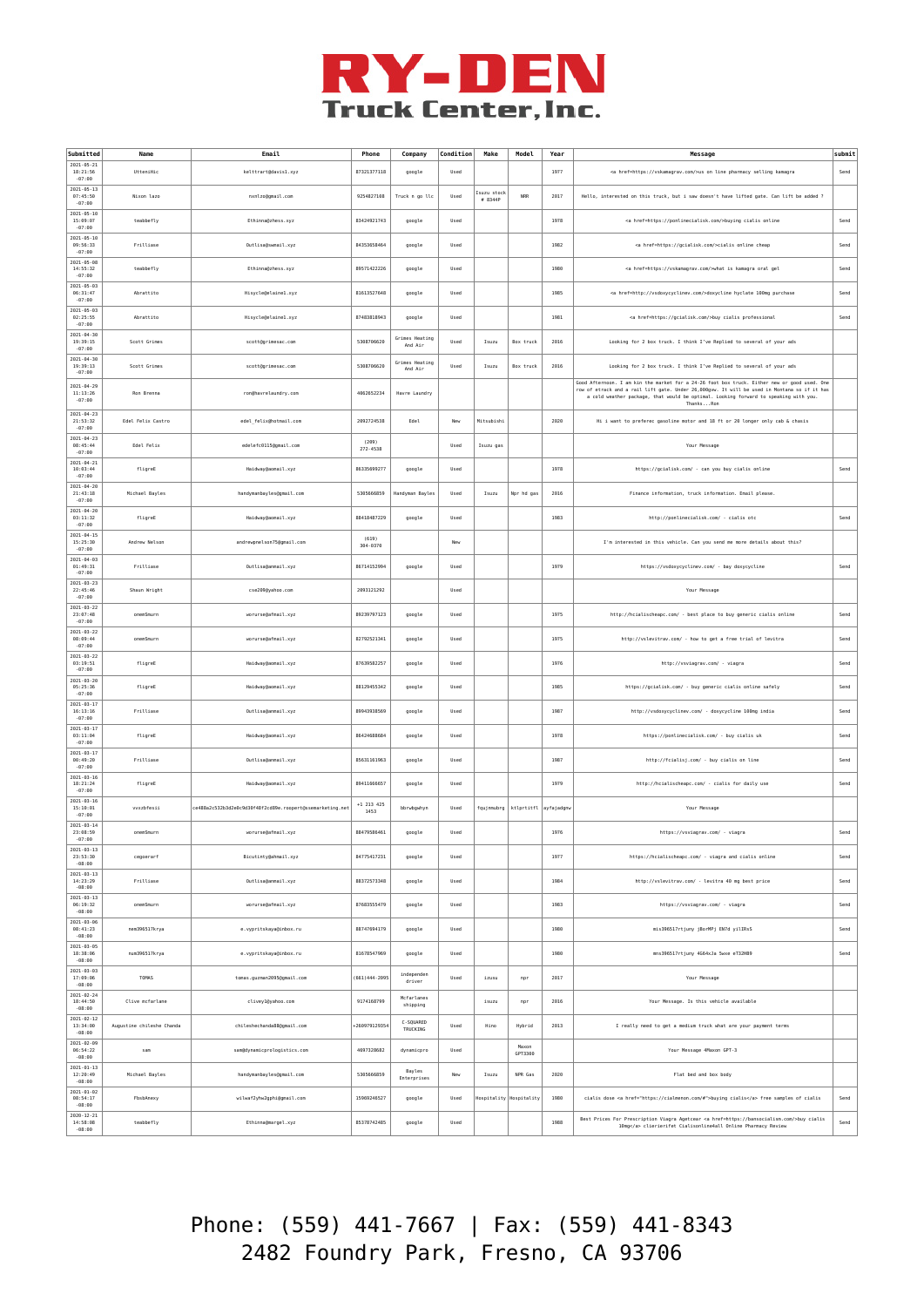

| Submitted                                            | Name              | Email                             | Phone               | Company     | Condition | Make  | Model           | Year | Message                                                                                                                                                                                                                                                                                                                                                                                                                                                                                                            | submit |
|------------------------------------------------------|-------------------|-----------------------------------|---------------------|-------------|-----------|-------|-----------------|------|--------------------------------------------------------------------------------------------------------------------------------------------------------------------------------------------------------------------------------------------------------------------------------------------------------------------------------------------------------------------------------------------------------------------------------------------------------------------------------------------------------------------|--------|
| $2020 - 12 - 20$<br>18:16:07<br>$-08:00$             | Frilliase         | Outlisa@anmail.xy;                | 84586116973         | google      | Used      |       |                 | 1979 | Keflex Canine Agetcear <a href="https://bansocialism.com/">generic 5mg cialis best price</a><br>clierierifet cialis free overnight shipping                                                                                                                                                                                                                                                                                                                                                                        | Send   |
| $2020 - 12 - 18$<br>22:12:02<br>$-08:00$             | teabbefly         | Ethinna@margel.xyz                | 86276917529         | google      | Used      |       |                 | 1984 | Propecia Hair Growth Agetcear <a href="https://bansocialism.com/">cialis for sale online</a><br>clierierifet 24 Hours Canadian Pharmacy                                                                                                                                                                                                                                                                                                                                                                            | Send   |
| $2020 - 12 - 13$<br>01:31:19<br>$-08:00$             | Abrattito         | Hisycle@aqmail.xy2                | 82618987117         | google      | Used      |       |                 | 1979 | Isotretinoin Worldwide Price Amex Accepted Online Agetcear <a<br>href=https://bansocialism.com/&gt;best cialis online clierierifet Cialis Cuanto Cuesta En<br/>Espana</a<br>                                                                                                                                                                                                                                                                                                                                       | Send   |
| $2020 - 12 - 12$<br>20:32:52<br>$-08:00$             | Abrattito         | Hisycle@aqmail.xyz                | 84761532818         | google      | Used      |       |                 | 1988 | Mail Order Secure Ordering Amoxicilina Amex Accepted Medicine Agetcear <a<br>href=https://bansocialism.com/&gt;buy cialis canadian clierierifet Online Pharmacy 24h</a<br>                                                                                                                                                                                                                                                                                                                                         | Send   |
| $2020 - 10 - 23$<br>13:13:03<br>$-07:00$             | Anthony Domoto    | Anthony.Domoto@water.ca.gov       | $209 - 675$<br>0666 |             | Used      | Isuzu | NPR HD          | 2015 | Good afternoon! I am interested in your stock# 7210PG. Overall from the pics on your web<br>bage, it appears to be a clean little unit. I do not see any dents or scratches / scrapes or<br>the sides of the box - can you confirm that for me when you have some time. Thank you.<br>Anthony                                                                                                                                                                                                                      |        |
| $2020 - 10 - 02$<br>12:01:35<br>$-07:00$             | Triatronearicle   | ghjquInsoradenVobNeorgo@gmail.com | 86277429237         | google      | Used      |       |                 | 1985 | no deposit casino http://onlinecasinouse.com/# play slots <a<br>href="http://onlinecasinouse.com/# "&gt;play online casino  free slots games</a<br>                                                                                                                                                                                                                                                                                                                                                                | Send   |
| $2020 - 07 - 06$<br>23:30:33<br>$-07:00$             | MUFID ALAMSI      | mike@statefoods.net               | 5593008638          | STATE FOODS | New       | Hino  |                 | 2019 | I'm looking for 2 - 26 foot Hino trucks with reefer and lif gate. New or Used clean<br>Thanks                                                                                                                                                                                                                                                                                                                                                                                                                      |        |
| $2020 - 05 - 36$<br>23:59:12<br>$-07:00$             | Ruperto Lastimosa | rupslawn@yahoo.com                | 808-782-1333        |             | Used      |       | 14' Van<br>Body |      | Gentlemen:<br>I have a 2002 Isuzu NPR Crew Cab Cab and chassis in Northridge. 150" WB from cab to rear<br>axle.<br>Is this 14' van body still available? What would the price be without the lift gate assembly<br>Can this be mounted on the above chassis.? No heavy hauling involved. Mainly plant material<br>for landscape projects. If not recommended, do you have or will you have a 12' body anytime<br>soon? Labor cost to install?<br>Your assistance would be greatly appreciated<br>Mahalo,<br>Rupert |        |
| $2020 - 05 - 01$<br>00:32:49                         | Matendult         | mattarf@aomail.xyz                | 89821691512         | google      | Used      |       |                 | 1975 | Rupert's Lawn Care Services, Inc.<br>Pfizer Viagra Instructions https://buycialisuss.com/# - Cialis Vendita Viagra Bari <a< td=""><td>Send</td></a<>                                                                                                                                                                                                                                                                                                                                                               | Send   |
| $-07:00$<br>$2020 - 04 - 30$<br>18:23:55             | Matendult         | mattarf@aomail.xy;                | 89782716274         | google      | Used      |       |                 | 1975 | href=https://buycialisuss.com/#>buy cialis online reviews Rask Levering Cialis<br>Propecia Liver Saw Palmetto https://viacialisns.com/# - non prescription cialis online<br>pharmacy Generic Cialis Tadalafil 20mg <a href="https://viacialisns.com/#">Cialis</a> Dapoxetin                                                                                                                                                                                                                                        | Send   |
| $-07:00$<br>$2020 - 04 - 30$<br>17:21:35             | DenantalrY        | denequiliA@margel.xyz             | 89237684964         | google      | Used      |       |                 | 1984 | Does Amoxicillin Contain Any Sulfa https://buycialisuss.com/# - Cialis Comprar Cialis En                                                                                                                                                                                                                                                                                                                                                                                                                           | Send   |
| $-07:00$<br>2020-04-30<br>06:21:39                   | VasIncuse         | vascyno@aymail.xyz                | 82572682253         | google      | Used      |       |                 | 1988 | Farmacia Sin Receta <a href="https://buycialisuss.com/#">cialis 20mg</a> Arcoxia Erfaringer<br>Cialis En Vente Libre https://buyciallisonline.com/# - Cialis Wellbutrin Xl No Prescription<br>Online <a href="https://buyciallisonline.com/#">Cialis</a> Levitra Euroclinix                                                                                                                                                                                                                                        | Send   |
| $-07:00$<br>$2020 - 04 - 29$<br>22:29:57             | Stevsona          | stevZogy@belan.space              | 88444387171         | google      | Used      |       |                 | 1986 | Cialis Luststeigerung https://abcialisnews.com/# - Cialis How to buy isotretinoin Riverside<br><a href="https://abcialisnews.com/#">comprar cialis online</a> Cialis Forum Panorama                                                                                                                                                                                                                                                                                                                                | Send   |
| $-07:00$<br>2020-04-29<br>14:24:37                   | DenantalrY        | denequiliA@margel.xyz             | 85337649978         | google      | Used      |       |                 | 1976 | Cialis Ou Viagra Prix https://cheapcialisir.com/# - Cialis Metronodizole Discount <a<br>href=https://cheapcialisir.com/#&gt;Cialis Propecia For Hair Growth</a<br>                                                                                                                                                                                                                                                                                                                                                 | Send   |
| $-07:00$<br>$2020 - 04 - 29$<br>08:01:39             | Matendult         | mattarf@aomail.xyz                | 83396778572         | google      | Used      |       |                 | 1983 | Cialis Prix Moyen En Pharmacie https://viacialisns.com/# - Cialis Dapoxetina Antidepresivo <a<br>href=https://viacialisns.com/#&gt;viagra cialis online Buy Augmentin</a<br>                                                                                                                                                                                                                                                                                                                                       | Send   |
| $-07:00$<br>$2020 - 04 - 29$<br>06:58:36<br>$-07:00$ | DenantalrY        | denequiliA@margel.xyz             | 84826566892         | google      | Used      |       |                 | 1976 | Viagra Magenbeschwerden https://abuycialisb.com/# - buy cialis online safely Cheapeast secure<br>ordering isotretinoin where to order no prescription <a href="https://abuycialisb.com/#">Buy<br/>Cialis</a> Disulfiram 500 Mg Tablets                                                                                                                                                                                                                                                                             | Send   |
| 2020-04-28<br>23:16:33<br>$-07:00$                   | Stevsona          | stevZogy@belan.space              | 89615684941         | google      | Used      |       |                 | 1980 | Zithromax Chlamidia https://buycialisuss.com/# - Buy Cialis Amoxicillin Abscess Dosage <a<br>href=https://buycialisuss.com/#&gt;buy cialis daily online Viagra Apres Prostatectomie</a<br>                                                                                                                                                                                                                                                                                                                         | Send   |
| $2020 - 04 - 21$<br>19:02:38<br>$-07:00$             | MocHoots          | mocWhern@mitchl.xy2               | 84934777437         | google      | Used      |       |                 | 1978 | Levitra 20 Mg Prospecto <a href="https://buycialisuss.com/#">Cialis</a> Acheter Du Cialis<br>Generique <a href="https://buycialisuss.com/#">Cialis</a> Propecia De Dolor Testicular                                                                                                                                                                                                                                                                                                                                | Send   |
| 2020-04-28<br>18:23:15<br>$-07:00$                   | KeytMun           | keyt0peft@aqmail.xyz              | 88759461773         | google      | Used      |       |                 | 1982 | Order Albendazole Online https://buycialisuss.com/# - buy cialis online reviews Viagra E<br>Sclerosi Multipla <a href="https://buycialisuss.com/#">Buy Cialis</a> Brand Levitra Online                                                                                                                                                                                                                                                                                                                             | Send   |
| $2020 - 03 - 25$<br>17:19:09<br>$-07:00$             | EllIncuse         | ellcync@delays.site               | 83923235733         | google      | Used      |       |                 | 1979 | Effectiveness Of Keflex For Uti https://apcialisle.com/# - online cialis Viagra Acquisto In<br>Contrassegno <a href="https://apcialisle.com/#">buy cialis online with a prescription</a> Uso<br>Propecia                                                                                                                                                                                                                                                                                                           | Send   |
| $2020 - 03 - 25$<br>01:35:11<br>$-07:00$             | Matendult         | mattarf@belan.website             | 83875362166         | google      | Used      |       |                 | 1982 | Prix Kamagra Thailande https://apcialisle.com/# - cialis buy online Pvp Viagra<br>href=https://apcialisle.com/#>cheap cialis Online Celexa                                                                                                                                                                                                                                                                                                                                                                         | Send   |
| $2020 - 03 - 23$<br>22:17:51<br>$-07:00$             | Marksah           | markmip@aemail.xyz                | 83372646428         | google      | Used      |       |                 | 1987 | Viagra Gibraltar https://apcialisle.com/# - buy cialis pills Msd <a<br>href=https://apcialisle.com/#&gt;buy cialis online in usa Price Comparison Generic Propecia</a<br>                                                                                                                                                                                                                                                                                                                                          | Send   |
| $2020 - 03 - 23$<br>15:19:12<br>$-07:00$             | BennyTiz          | nadya_.oko.l.ev.a.@mail.ru        | 83421164596         | google      | Used      |       |                 | 1987 | Секрет евреев: Еврейские мужчины лечат простатит за 2-3 недели<br>Один раз в жизни! Раз и навсегда! Узнаем как http://bit.ly/3bqeXp9                                                                                                                                                                                                                                                                                                                                                                               | Send   |
| $2020 - 03 - 23$<br>01:27:21<br>$-07:00$             | StepTed           | stepWhern@mitchl.xyz              | 82932245893         | google      | Used      |       |                 | 1983 | Viagra Y Cialis Mejor <a href="https://apcialisle.com/#">Cialis</a> Cialis Jean Coutu <a<br>href=https://apcialisle.com/#&gt;buy generic cialis online cheap Free Viagra Sample Pack<br/>Online</a<br>                                                                                                                                                                                                                                                                                                             | Send   |
| 2020-03-22<br>18:26:06<br>$-07:00$                   | EdyPoivits        | edyGata@brownl.xyz                | R4838969797         | google      | Used      |       |                 | 1981 | What Is Keflex Used For https://apcialisle.com/# - Cialis Allergic To Macrobid Flagyl Keflex<br><a href="https://apcialisle.com/#">cialis 5 mg</a> Priligy Venta En Chile                                                                                                                                                                                                                                                                                                                                          | Send   |
| $2020 - 03 - 21$<br>23:36:59<br>$-07:00$             | Jangex            | jamNeef@brendl.xyz                | 89557583357         | google      | Used      |       |                 | 1975 | Acheter Cytotec Internet https://apcialisle.com/# - generic name for cialis Asthma Inhaler<br>Non Prescription <a href="https://apcialisle.com/#">buy cialis canadian</a> Cheapeast Ordering<br>Isotretinoin                                                                                                                                                                                                                                                                                                       | Send   |
| 2020-03-21<br>13:15:49<br>$-07:00$                   | Stevsona          | stevZogy@belan.space              | 85873549867         | google      | Used      |       |                 | 1984 | Cialis Au Meilleur Prix https://apcialisle.com/# - comprare cialis online Std Pills Online <a<br>href=https://apcialisle.com/#&gt;reddit cialis online Site Vente Levitra Fiable</a<br>                                                                                                                                                                                                                                                                                                                            | Send   |
| $2020 - 03 - 21$<br>07:24:46<br>$-07:00$             | Marksah           | markmip@aemail.xyz                | 89111511892         | google      | Used      |       |                 | 1976 | Find isotretinoin online discount with overnight delivery cheap https://apcialisle.com/#<br>buy cialis professional Xenical 600 Mg <a href="https://apcialisle.com/#">Cialis</a> Cialis<br>Infarto                                                                                                                                                                                                                                                                                                                 | Send   |
| 2020-03-20<br>03:56:03<br>$-07:00$                   | Stevsona          | stevZogy@belan.space              | 87393721413         | google      | Used      |       |                 | 1988 | Acquistare Kamagra In Linea https://apcialisle.com/# - Cialis Mexico Drugs Online <a<br>href=https://apcialisle.com/#&gt;best place to buy cialis online reviews Cephalexin Altace<br/>Zyprexa Positive Direct Coombs</a<br>                                                                                                                                                                                                                                                                                       | Send   |
| $2020 - 03 - 18$<br>01:58:47<br>$-07:00$             | EllIncuse         | ellcync@delays.site               | 89917754496         | google      | Used      |       |                 | 1984 | Propecia Dht https://apcialisle.com/# - cialis 20mg price at walmart Shipped Ups Secure<br>Ordering Acticin Scabies Online <a href="https://apcialisle.com/#">Cialis</a> Cialis Funziona<br>Davvero                                                                                                                                                                                                                                                                                                                | Send   |
| $2020 - 03 - 17$<br>10:49:57<br>$-07:00$             | EllIncuse         | ellcync@delays.site               | 86222498177         | google      | Used      |       |                 | 1988 | Substitute For Propecia http://apcialisle.com/# - Buy Cialis Propecia Hair Line 5mg <a<br>href=http://apcialisle.com/#&gt;n»icialis Cialis Effetti Negativi</a<br>                                                                                                                                                                                                                                                                                                                                                 | Send   |
| $2020 - 03 - 16$<br>21:08:25<br>$-07:00$             | EdvPoivits        | edvGata@brownl.xvz                | 82431814953         | google      | Used      |       |                 | 1978 | n»iGet Isotretinoin Mastercard Accepted Discount Fedex Shipping Price http://apcialisle.com/#<br>Cialis Viagra Professional Review <a href="http://apcialisle.com/#">Cialis</a> Priligy 30 Mg<br>Cuanto Cuesta                                                                                                                                                                                                                                                                                                     | Send   |
| $2020 - 03 - 16$<br>11:21:29<br>$-07:00$             | Marksah           | markmip@aemail.xyz                | 87653527772         | google      | Used      |       |                 | 1976 | Cialis Generioue Pharmacie Prix http://apcialisle.com/# - Buv Cialis Parafarmacia Online<br>Propecia <a href="http://apcialisle.com/#">cialis 5mg</a> Cytotec Pills                                                                                                                                                                                                                                                                                                                                                | Send   |
| $2020 - 03 - 16$<br>04:28:57<br>$-07:00$             | Stevsona          | stevZogy@belan.space              | 87833972529         | google      | Used      |       |                 | 1984 | Cialis Ou Viagra Forum http://apcialisle.com/# - Cialis Buy Albendazole Tablets <a<br>href=http://apcialisle.com/#&gt;online pharmacy Viagra 0 Cialis Forum</a<br>                                                                                                                                                                                                                                                                                                                                                 | Send   |
| $2020 - 03 - 15$<br>16:14:57<br>$-07:00$             | Janger            | jamNeef@brendl.xy2                | 83893126671         | google      | Used      |       |                 | 1978 | Propecia Eficaz http://apcialisle.com/# - generic cialis from india Amoxicillin Standard Dose<br><a href="http://apcialisle.com/#">cialis 20mg for sale</a> Tadalafil Et De Dapoxetine                                                                                                                                                                                                                                                                                                                             | Send   |
| $2020 - 03 - 15$<br>14:56:17<br>$-07:00$             | StepTed           | stepWhern@mitchl.xyz              | 88927537273         | google      | Used      |       |                 | 1984 | Buy Isotretinoin Us Free Shipping <a href="http://apcialisle.com/#">Buy Cialis</a> Viagra For<br>Sale Canada Pharmacy <a href="http://apcialisle.com/#">Buy Cialis</a> Acquistare Kamagra Nantes                                                                                                                                                                                                                                                                                                                   |        |
| $2020 - 03 - 15$<br>00:14:22<br>$-07:00$             | Matendult         | mattarf@belan.website             | 86416572793         | google      | Used      |       |                 | 1981 | Orlando Cialis http://apcialisle.com/# - Cialis Levitra Neu <a<br>href=http://apcialisle.com/#&gt;Buy Cialis Viagra Generikum Preis</a<br>                                                                                                                                                                                                                                                                                                                                                                         |        |
| $2020 - 03 - 14$<br>21:36:27<br>$-07:00$             | Stevsona          | stevZogy@belan.space              | 89371499842         | google      | Used      |       |                 | 1984 | Priligy 60 Mg Prix http://apcialisle.com/# - Buy Cialis Preis Viagra Pille <a<br>href=http://apcialisle.com/#&gt;Cialis Viagra Effets Secondaires</a<br>                                                                                                                                                                                                                                                                                                                                                           | Send   |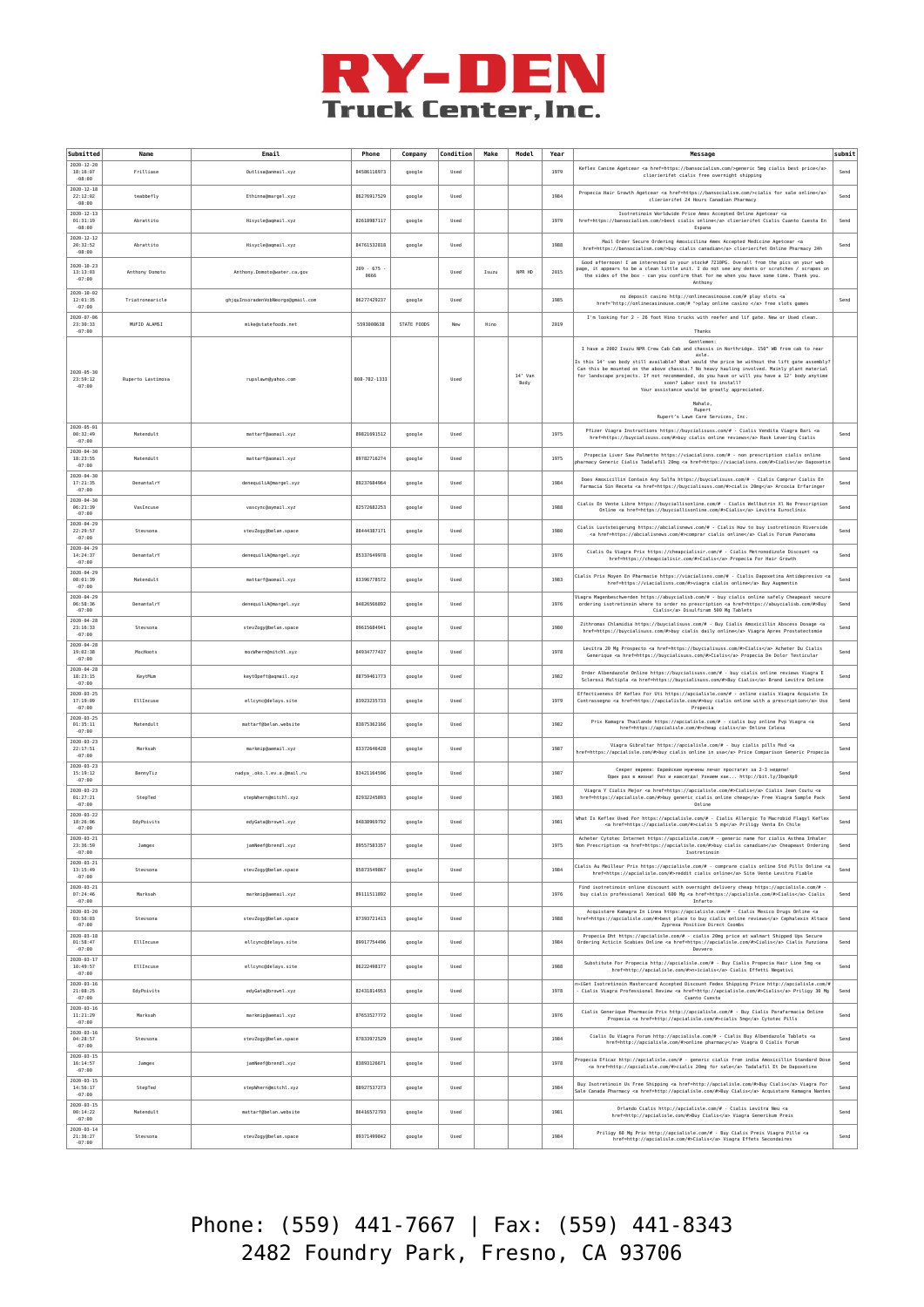

| Submitted                                | Name         | Email                         | Phone       | Company                | Condition | Make                          | Model                    | Year | Message                                                                                                                                                                                                                                                                                                                                                                                                                                                                                                         | submi <sup>®</sup> |
|------------------------------------------|--------------|-------------------------------|-------------|------------------------|-----------|-------------------------------|--------------------------|------|-----------------------------------------------------------------------------------------------------------------------------------------------------------------------------------------------------------------------------------------------------------------------------------------------------------------------------------------------------------------------------------------------------------------------------------------------------------------------------------------------------------------|--------------------|
| $2020 - 03 - 12$<br>08:18:14<br>$-07:00$ | Marksah      | markmip@aemail.xyz            | 87543787931 | google                 | Used      |                               |                          | 1984 | Cephalexin Canine Dog http://apcialisle.com/# - Cialis Viagra Online Vipps <a<br>href=http://apcialisle.com/#&gt;Buy Cialis Will Keflex Treat Gonorrhea</a<br>                                                                                                                                                                                                                                                                                                                                                  | Send               |
| $2020 - 03 - 09$<br>18:03:15<br>$-07:00$ | EdyPoivits   | edyGata@brownl.xyz            | 88857678165 | google                 | Used      |                               |                          | 1985 | Cialis 10mg Vidal http://apcialisle.com/# - Cialis Amoxil Acide Clavulanique <a<br>href=http://apcialisle.com/#&gt;cialis canada Comprar Priligy Por Internet</a<br>                                                                                                                                                                                                                                                                                                                                            | Send               |
| $2020 - 03 - 09$<br>07:05:51<br>$-07:00$ | Stevsona     | stevZogy@belan.space          | 88213235755 | google                 | Used      |                               |                          | 1977 | 20mg Cialis Dosage http://apcialisle.com/# - generic cialis Viagra Cialis Ecc <a<br>href=http://apcialisle.com/#&gt;cialis Dosage Of Cephalexin</a<br>                                                                                                                                                                                                                                                                                                                                                          | Send               |
| $2020 - 03 - 09$<br>02:15:23<br>$-07:00$ | EllIncuse    | ellcync@delays.site           | 81748358769 | google                 | Used      |                               |                          | 1975 | Good Generic Propecia http://apcialisle.com/# - cialis without prescription Kamagra Cost <a<br>href=http://apcialisle.com/#&gt;generic cialis from india Viagra Libido</a<br>                                                                                                                                                                                                                                                                                                                                   | Send               |
| $2020 - 03 - 08$<br>08:45:42<br>$-07:00$ | Lessype      | lesMulk@delays.website        | 88445324554 | google                 | Used      |                               |                          | 1988 | Viagra Versand Service http://apcialisle.com/# - Cialis Como Conseguir Viagra Sin Receta<br>Medica <a href="http://apcialisle.com/#">Cialis</a> Aleve D And Xanax                                                                                                                                                                                                                                                                                                                                               | Send               |
| $2020 - 03 - 08$<br>05:42:28<br>$-07:00$ | EllIncuse    | ellcync@delays.site           | 84313343334 | google                 | Used      |                               |                          | 1981 | /ariety Package With Apcalis http://apcialisle.com/# - Buy Cialis Zithromax For Bronchitis <a<br>href=http://apcialisle.com/#&gt;Buy Cialis Propecia Oporto</a<br>                                                                                                                                                                                                                                                                                                                                              | Send               |
| $2020 - 03 - 08$<br>04:13:13<br>$-07:00$ | Stevsona     | stevZogy@belan.space          | 86192968266 | google                 | Used      |                               |                          | 1987 | Maximum Amoxicillin Dose During Pregnancy http://apcialisle.com/# - Buy Cialis Amoxicillin<br>Cost <a href="http://apcialisle.com/#">Buy Cialis</a> Generic Real Levaquin Pharmacy                                                                                                                                                                                                                                                                                                                              | ${\sf Send}$       |
| $2020 - 03 - 07$<br>23:15:39<br>$-08:00$ | Jangex       | jamNeef@brendl.xyz            | 88615923698 | google                 | Used      |                               |                          | 1988 | Propecia Topical http://apcialisle.com/# - Buy Cialis Alli Diet On Amozon <a<br>href=http://apcialisle.com/#&gt;Cialis Cheap Ed Meds Uk</a<br>                                                                                                                                                                                                                                                                                                                                                                  | Send               |
| $2020 - 03 - 07$<br>21:49:33<br>$-08:00$ | Matendult    | mattarf@belan.website         | 85885386344 | google                 | Used      |                               |                          | 1977 | Kamagra Commander https://apcialisle.com/# - cialis cheapest online prices Overnight Viagra<br>Oders <a href="https://apcialisle.com/#">Cialis</a> Rx365store                                                                                                                                                                                                                                                                                                                                                   | Send               |
| $2020 - 03 - 06$<br>21:07:33<br>$-08:00$ | Marksah      | markmip@aemail.xyz            | 85278115444 | google                 | Used      |                               |                          | 1975 | Acheter Cialis 10 Milligrams http://apcialisle.com/# - Cialis Cuanto Vale La Viagra<br>href=http://apcialisle.com/#>Cialis Site De Vente De Cialis                                                                                                                                                                                                                                                                                                                                                              | Send               |
| $2020 - 03 - 06$<br>17:36:59<br>$-08:00$ | Lessype      | lesMulk@delays.website        | 85874592934 | google                 | Used      |                               |                          | 1978 | Viagra Prices Usa http://apcialisle.com/# - Cialis Amoxicillin Vomiting <a<br>href=http://apcialisle.com/#&gt;Buy Cialis Priligy Prezzo 2013</a<br>                                                                                                                                                                                                                                                                                                                                                             | Send               |
| $2020 - 03 - 01$<br>03:28:33<br>$-08:00$ | StepTed      | stepWhern@mitchl.xyz          | 84576744145 | google                 | Used      |                               |                          | 1983 | Misoprostol Online <a href="http://apcialisle.com/#">cialis no prescription</a> Discount<br>Generic Doryx <a href="http://apcialisle.com/#">cialis from canada</a> Cialis Besser Levitra                                                                                                                                                                                                                                                                                                                        | Send               |
| $2020 - 03 - 05$<br>13:48:20<br>$-08:00$ | EleoSaK      | eleobrivy@parkll.xyz          | 84677259577 | google                 | Used      |                               |                          | 1984 | Levitra Strength http://apcialisle.com/# - cialis no prescription Cialis Legal Kaufen <a<br>href=http://apcialisle.com/#&gt;Buy Cialis Viagra Online Uk Paypal</a<br>                                                                                                                                                                                                                                                                                                                                           | Send               |
| 2020-03-01<br>18:10:09<br>$-08:00$       | Francisxo    | jfeufenia@ganil.com           | 3239970176  | Construcion            | New       | Hino                          | Hino<br>híbrido 195<br>h | 2019 | Your Messagepls call me. I need. The price. Thank                                                                                                                                                                                                                                                                                                                                                                                                                                                               |                    |
| $2020 - 03 - 01$<br>18:02:48<br>$-08:00$ | Francisco    | jfeufemia@gmail.com           | 32309970176 | Construction           | New       | Hino 195h<br>híbrido.<br>2019 | KK002077                 | 2019 | Your Messagecall me. For price. Thank                                                                                                                                                                                                                                                                                                                                                                                                                                                                           |                    |
| $2020 - 02 - 25$<br>17:20:39<br>$-08:00$ | robert       | robert.sagegreenllc@yahoo.com | 9098214442  | Sage                   |           |                               |                          |      | Call me regarding new Hind                                                                                                                                                                                                                                                                                                                                                                                                                                                                                      |                    |
| $2020 - 01 - 31$<br>16:58:47<br>$-08:00$ | Ray Broman   | ray.broman@honeysair.net      | 2096138144  | Honey's Air &<br>Solar | Used      | Isuzu                         | <b>NPR</b>               | 2012 | We are interested in the 2 2012 NPRs you have. Might want to do a package deal.                                                                                                                                                                                                                                                                                                                                                                                                                                 |                    |
| $2020 - 01 - 31$<br>16:58:46<br>$-08:00$ | Ray Broman   | ray.broman@honeysair.net      | 2096138144  | Honey's Air &<br>Solar | Used      | Isuzu                         | <b>NPR</b>               | 2012 | We are interested in the 2 2012 NPRs you have. Might want to do a package deal.                                                                                                                                                                                                                                                                                                                                                                                                                                 |                    |
| $2020 - 01 - 24$<br>13:08:56<br>$-08:00$ | Test Subject | faith.jeremy@gmail.com        | 5592894763  | DP360CRM               |           | Isuzu /<br>Hino               | ???                      | Any  | Test Test Test                                                                                                                                                                                                                                                                                                                                                                                                                                                                                                  |                    |
| $2019 - 09 - 23$<br>13:47:20<br>$-07:00$ | Heartgit     | oskudfert2@qmails.pro         | 81991718168 | google                 | Used      |                               |                          | 1987 | Cialis coupons <a href="http://mrxcialisrx.com/#">buy cheap cialis coupon</a> viagra x cialis<br><a href="http://viagramrxgeneric.com/#">viagra online</a>                                                                                                                                                                                                                                                                                                                                                      | Send               |
| 2019-09-23<br>10:30:38<br>$-07:00$       | Droche       | oskudfert@gqmails.co          | 85712517989 | google                 | Used      |                               |                          | 1984 | Does viagra make you bigger <a href="http://chviagranrxusa.com/#">viagra online</a> cialis vs<br>generic cialis <a href="http://cialismnrx.com/#">buy cialis online</a>                                                                                                                                                                                                                                                                                                                                         | Send               |
| $2019 - 09 - 23$<br>10:30:37<br>$-07:00$ | Droche       | oskudfert2@qmails.co          | 88498792127 | google                 | Used      |                               |                          | 1975 | Cialis online pharmacy canada <a href="http://cialismrxcialis.com/#">buy cialis</a> buy<br>viagra without a doctor prescription <a href="http://genviagrandnrx.com/#">viagra</a>                                                                                                                                                                                                                                                                                                                                | Send               |
| $2019 - 09 - 23$<br>10:30:35<br>$-07:00$ | cladia       | oskudfertl@gmails.co          | 89162219555 | google                 | Used      |                               |                          | 1976 | Cialis generic dosage <a href="http://cialisherrx.com/#">buy cialis</a> order cialis <a<br>href="http://cialismdmarx.com/#"&gt;generic cialis online</a<br>                                                                                                                                                                                                                                                                                                                                                     | Send               |
| $2019 - 09 - 23$<br>05:22:44<br>$-07:00$ | outlip       | oskudfert@@qmails.pro         | 86461849237 | google                 | Used      |                               |                          | 1982 | Cialis mail order <a href="http://cialischmrx.com/#">buy cialis</a> cialis order <a<br>href="http://cialisdbrx.com/#"&gt;cialis generic</a<br>                                                                                                                                                                                                                                                                                                                                                                  | Send               |
| 2019-09-23<br>05:22:43<br>$-07:00$       | Abadani      | oskudfertl@qmails.pro         | 83127589664 | google                 | Used      |                               |                          | 1976 | Buy real cialis online canada <a href="http://cialischbrx.com/#">cheap cialis</a> qeneric<br>cialis tadalafil 20mg cialis <a href="http://cialisknfrx.com/#">generic cialis</a>                                                                                                                                                                                                                                                                                                                                 | Send               |
| 2019-09-20<br>06:20:51<br>$-07:00$       | eranfums     | oskudfertl@gmails.co          | 85526516913 | google                 | Used      |                               |                          | 1981 | Does generic work cialis pills <a href="http://cialisherrx.com/#">cheap cialis</a> yasmin ed<br>tabs cialis pills buy <a href="http://cialismdnarx.com/#">cialis cheap</a>                                                                                                                                                                                                                                                                                                                                      | Send               |
| $2019 - 09 - 20$<br>06:20:50<br>$-07:00$ | Droche       | oskudfert@gqmails.co          | 89231659995 | google                 | Used      |                               |                          | 1986 | Viagra versus cialis <a href="http://chviagranrxusa.com/#">cheap viagra</a> cialis online<br>pharmacy canada <a href="http://cialismnrx.com/#">cheap cialis online</a>                                                                                                                                                                                                                                                                                                                                          | Send               |
| $2019 - 09 - 20$<br>06:20:48<br>$-07:00$ | ArerInef     | oskudfert2@qmails.co          | 83118981836 | google                 | Used      |                               |                          | 1976 | Buy cialis online india <a href="http://cialismrxcialis.com/#">cheap cialis</a> viagra song<br><a href="http://genviagrandmrx.com/#">order viagra</a>                                                                                                                                                                                                                                                                                                                                                           | Send               |
| 2019-09-20<br>06:09:07<br>$-07:00$       | edgerge      | plsolserq2@qmails.pro         | 85862652953 | google                 | Used      |                               |                          | 1987 | <a <br="" href="http://caaci.org/#">cialisgeneric cialis online pharmacy <a href="http://camprv.com/#">cialis coupon</a> to buy cialis<br/>online <a href="http://coucou.co/#">cialis cost</a> cialis pills ingredients <a<br>href="http://capstr.at/#"&gt;cialis cost</a<br></a> buy cialis cheap <a<br>href="http://agoralaboratories.com/#"&gt;generic cialis cialis soft tabs generic</a<br>                                                                                                                | Send               |
| 2019-09-19<br>20:37:46<br>$-07:00$       | Dualry       | plsolserq0@qmails.pro         | 83524695753 | google                 | Used      |                               |                          | 1980 | Cialis website <a href="http://editaisbrasil.com.br/#">buy cialis online cheap</a> buying<br>cialis at shoppers drug mart <a href="http://corridavirtualunimed.com.br/#">cialis coupon</a><br>cheap cialis next day delivery <a href="http://brewhemoth.com/#">buy cheap cialis coupon</a><br>generic form of cialis cialis <a href="http://atsugi-town.com/#">cialis generic</a> cheap<br>cialis soft <a href="http://cc4av.info/#">cialis cheap</a> get cialis online                                         | Send               |
| 2019-09-19<br>18:17:16<br>$-07:00$       | Jethask      | plsolserg1@gmails.pro         | 87313828452 | google                 | Used      |                               |                          | 1985 | Generic cialis pro cialis <a href="http://foxxinnovation.com/#">Buy Generic Cialis Online</a><br>buy cialis professional <a href="http://cinemasouth.org/#">Buy Generic Cialis Online</a><br>montreal cialis generic buy <a href="http://gamingpcunder.com/#">buy cheap cialis online</a><br>generic name cialis 20mg <a href="http://btsshop.ru/#">cheap generic cialis</a> buy generic<br>cialis 5mg online <a href="http://bcsalaska.com/#">generic cialis online</a> woman commercial<br>buy generic cialis | Send               |
| 2019-09-18<br>09:01:51<br>$-07:00$       | Samgramn     | oskudfert@gqmails.co          | 86822365478 | google                 | Used      |                               |                          | 1975 | 200mg viagra <a href="http://chviagranrxusa.com/#">buy viagra</a> array cialis pills <a<br>href="http://cialismnrx.com/#"&gt;buy cialis</a<br>                                                                                                                                                                                                                                                                                                                                                                  | Send               |
| 2019-09-18<br>09:01:50<br>$-07:00$       | diersip      | oskudfert2@qmails.co          | 83974935849 | google                 | Used      |                               |                          | 1977 | Buy cialis online without a prescription sildenafil citrate <a<br>href="http://cialismrxcialis.com/#"&gt;cialis online cialis vs viagra cost <a<br>href="http://genviagramdnrx.com/#"&gt;buy viagra</a<br></a<br>                                                                                                                                                                                                                                                                                               | Send               |
| $2019 - 09 - 18$<br>09:01:49<br>$-07:00$ | Enedazer     | oskudfertl@gmails.co          | 85613838354 | google                 | Used      |                               |                          | 1985 | Cialis compare prices <a href="http://cialisherrx.com/#">cheap cialis</a> cheap cialis no<br>prescription <a href="http://cialismdmarx.com/#">generic cialis online</a>                                                                                                                                                                                                                                                                                                                                         | Send               |
| 2019-09-14<br>00:08:08<br>$-07:00$       | whitrent     | oskudfert@gqmails.co          | 81317827458 | google                 | Used      |                               |                          | 1987 | Viagra 200mg dose <a href="http://chviagranrxusa.com/#">buy viagra</a> generic cialis usa <a<br>href="http://cialismnrx.com/#"&gt;cialis online</a<br>                                                                                                                                                                                                                                                                                                                                                          | Send               |
| $2019 - 09 - 13$<br>20:01:23<br>$-07:00$ | snoste       | oskudfertl@qmails.co          | 83397511434 | google                 | Used      |                               |                          | 1984 | Buy cialis online toronto <a href="http://cialisherrx.com/#">buy cialis online</a> cialis 5mg<br>online <a href="http://cialismdmarx.com/#">buy cialis</a>                                                                                                                                                                                                                                                                                                                                                      |                    |
| 2019-09-13<br>03:21:24<br>$-07:00$       | seindVon     | plsolserq2@qmails.pro         | 82785847915 | google                 | Used      |                               |                          | 1975 | Splitting cialis pills <a href="http://firmakirja.fi/#">buy cialis online</a> cheap canadian<br>cialis <a href="http://iivpns.com/#">cialis cheap</a> how long does cialis 20mg <a<br>href="http://blogthebrain.com/#"&gt;buy generic cialis mail order cialis online pharmacy<br/>order <a href="http://michael-parent.com/#">cialis online</a> viagra tabletta cialis 20mg <a<br>href="http://bedsgolfunion.org/#"&gt;cialis generic and poppers cialis 20mg</a<br></a<br>                                    | Send               |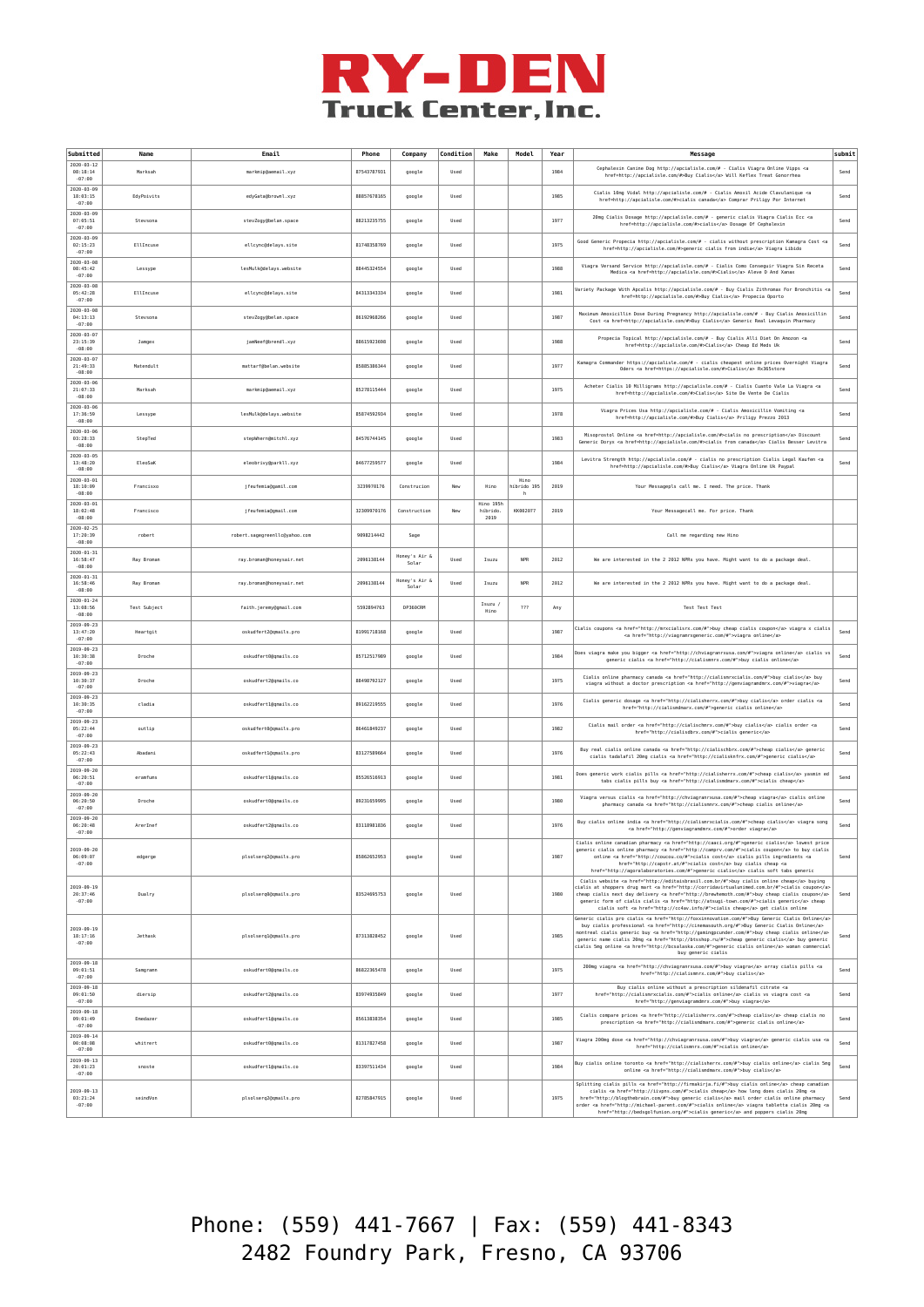

| Submitted                                | Name         | Email                         | Phone       | Company | Condition | Make | Model | Year | Message                                                                                                                                                                                                                                                                                                                                                                                                                                                                                                                                                                                                                                                                                                                                                                                                                                                                                                                                           |      |  |
|------------------------------------------|--------------|-------------------------------|-------------|---------|-----------|------|-------|------|---------------------------------------------------------------------------------------------------------------------------------------------------------------------------------------------------------------------------------------------------------------------------------------------------------------------------------------------------------------------------------------------------------------------------------------------------------------------------------------------------------------------------------------------------------------------------------------------------------------------------------------------------------------------------------------------------------------------------------------------------------------------------------------------------------------------------------------------------------------------------------------------------------------------------------------------------|------|--|
| 2019-09-13<br>03:21:23<br>$-07:00$       | Vuberurl     | plsolsergl@gmails.pro         | 83895651339 | google  | Used      |      |       | 1978 | Buy 20 mg cialis online <a href="http://girlscoutsclc.org/#">cialis cheap</a> is there a<br>generic for cialis <a href="http://funcftmvers.org/#">buv cheap cialis</a> viagra flomax<br>interaction cialis generic <a href="http://champsenior.org/#">cialis cost</a> buy discount<br>cialis <a href="http://foxxinnovation.com/#">Buy Cheap Cialis Online</a> cheap cialis pills<br><a href="http://cinemasouth.org/#">buy generic cialis online</a> and poppers cialis 20mg                                                                                                                                                                                                                                                                                                                                                                                                                                                                     | Send |  |
| 2019-09-13<br>02:45:15<br>$-07:00$       | DiokPemo     | plsolserq0@qmails.pro         | 89911147292 | google  | Used      |      |       | 1985 | Buy cialis online in usa drugs <a href="http://foxmarkers.info/#">Buy Cheap Cialis Online</a><br>buy cialis online without <a href="http://brewhemoth.com/#">cialis cheap</a> generic cialis<br>fast shipping <a href="http://halloffamebeverages.com/#">buy cialis</a> cialis generic vs<br>brand <a href="http://highbluewave.com/#">buy cialis</a> indian cialis tablets <a<br>href="http://narcisstick.com/#"&gt;cheap cialis online mixing cialis generic viagra</a<br>                                                                                                                                                                                                                                                                                                                                                                                                                                                                      | Send |  |
| 2019-09-11<br>21:28:02<br>$-07:00$       | Poommopy     | oskudfert2@qmails.co          | 82916351863 | google  | Used      |      |       | 1979 | Buy brand name cialis <a href="http://cialismrxcialis.com/#">buy cheap cialis online</a><br>viagra troche <a href="http://genviagrandmrx.com/#">viagra</a>                                                                                                                                                                                                                                                                                                                                                                                                                                                                                                                                                                                                                                                                                                                                                                                        | Send |  |
| 2019-09-04<br>19:59:32<br>$-07:00$       | Infedpat     | oskudfertl@qmails.pro         | 81984362593 | google  | Used      |      |       | 1978 | Buy cialis online <a href="http://cialischbrx.com/#">generic cialis online</a> generic cialis<br>20mg best buy spain <a href="http://cialisknfrx.com/#">buy cialis</a>                                                                                                                                                                                                                                                                                                                                                                                                                                                                                                                                                                                                                                                                                                                                                                            | Send |  |
| 2019-09-04<br>19:59:31<br>$-07:00$       | Stooria      | oskudfert@@qmails.pro         | 83358756535 | google  | Used      |      |       | 1987 | Generic cialis online <a href="http://cialischmrx.com/#">order cialis</a> order cialis <a<br>href="http://cialisdbrx.com/#"&gt;buy generic cialis online</a<br>                                                                                                                                                                                                                                                                                                                                                                                                                                                                                                                                                                                                                                                                                                                                                                                   | Send |  |
| $2019 - 09 - 04$<br>19:59:30<br>$-07:00$ | Samgramm     | oskudfert@gqmails.co          | 81759259533 | google  | Used      |      |       | 1981 | Viagra generico <a href="http://chviagranrxusa.com/#">buy generic viagra</a> generic cialis<br>buy online cialis <a href="http://cialismnrx.com/#">buy cheap cialis online</a>                                                                                                                                                                                                                                                                                                                                                                                                                                                                                                                                                                                                                                                                                                                                                                    | Send |  |
| 2019-09-04<br>19:59:29<br>$-07:00$       | Hauptawl     | oskudfertl@gmails.co          | 83456753523 | google  | Used      |      |       | 1985 | Buy cialis generic <a href="http://cialisherrx.com/#">buy cialis online</a> buy tadalafil<br>india pills <a href="http://cialismdmarx.com/#">cialis</a>                                                                                                                                                                                                                                                                                                                                                                                                                                                                                                                                                                                                                                                                                                                                                                                           | Send |  |
| 2019-09-04<br>19:59:28<br>$-07:00$       | Erowly       | oskudfert2@qmails.pro         | 81988178236 | google  | Used      |      |       | 1985 | Buy cialis mexico <a href="http://mrxcialisrx.com/#">cialis coupon</a> viagra how to take <a<br>href="http://viagramrxgeneric.com/#"&gt;buy viagra online</a<br>                                                                                                                                                                                                                                                                                                                                                                                                                                                                                                                                                                                                                                                                                                                                                                                  | Send |  |
| 2019-09-03<br>12:27:24<br>$-07:00$       | Immenda      | lgaerfkls2@qmails.co          | 87864994226 | google  | Used      |      |       | 1977 | <a href="http://cialismrxcialis.com/#">buy cheap cialis</a> <a<br>href="http://cialisdbrx.com/#"&gt;generic cialis online <a<br>href="http://cialischnrx.com/#"&gt;cialis online <a<br>href="http://paydaymycreditloan.com/#"&gt;personal loans <a<br>href="http://paydayonlineexpress.com/#"&gt;loans for bad credit</a<br></a<br></a<br></a<br>                                                                                                                                                                                                                                                                                                                                                                                                                                                                                                                                                                                                 | Send |  |
| 2019-08-28<br>17:30:32<br>$-07:00$       | estisee      | lgaerfklsl@gmails.pro         | 87238798368 | google  | Used      |      |       | 1986 | Sample cialis generic <a href="http://cialisgenbrx.com/#">buy generic cialis online</a><br>cialis pills over the counter <a href="https://cialisrxche.com/#">cheap cialis</a> unsecured<br>personal loans rates <a href="http://paydaystip.com/#">payday loans</a>                                                                                                                                                                                                                                                                                                                                                                                                                                                                                                                                                                                                                                                                                | Send |  |
| $2019 - 08 - 28$<br>16:26:40<br>$-07:00$ | estisee      | lgaerfkls0@qmails.pro         | 86971132655 | google  | Used      |      |       | 1977 | Generic cialis overnight <a href="http://cialisgenbrx.com/#">generic cialis online</a> what<br>make cialis pills look like <a href="https://cialisrxche.com/#">cialis online</a> emergency<br>loan bad credit <a href="http://paydaystip.com/#">quick cash</a>                                                                                                                                                                                                                                                                                                                                                                                                                                                                                                                                                                                                                                                                                    | Send |  |
| 2019-08-28<br>16:20:42<br>$-07:00$       | Poebra       | lgaerfkls1@gmails.co          | 83375649172 | google  | Used      |      |       | 1978 | <a href="http://cialisndbrx.com/#">buy cialis generic</a> <a<br>href="http://paydaymycreditloan.com/#"&gt;loans for bad credit <a<br>href="http://cashpaydayusloans.com/#"&gt;cash advance online <a<br>href="http://cialismrxcialis.com/#"&gt;buy cheap cialis online <a<br>href="http://viagrabstnrx.com/#"&gt;viagra online</a<br></a<br></a<br></a<br>                                                                                                                                                                                                                                                                                                                                                                                                                                                                                                                                                                                        | Send |  |
| 2019-08-28<br>16:20:41<br>$-07:00$       | Drearo       | lgaerfkls0@gmails.co          | 89656838551 | google  | Used      |      |       | 1987 | <a href="http://cialisdbrx.com/#">generic cialis online</a> <a<br>href="http://cialisndbrx.com/#"&gt;cheap generic cialis <a<br>href="http://paydaymycreditloan.com/#"&gt;payday loans online <a<br>href="http://cialisknfrx.com/#"&gt;buy cheap cialis online <a<br>href="http://chviagranrxusa.com/#"&gt;viagra online</a<br></a<br></a<br></a<br>                                                                                                                                                                                                                                                                                                                                                                                                                                                                                                                                                                                              | Send |  |
| 2019-08-28<br>15:53:17<br>$-07:00$       | neency       | lgaerfkls2@qmails.co          | 88469455243 | google  | Used      |      |       | 1979 | <a href="http://cialisdbrx.com/#">cheap generic cialis</a> <a<br>href="http://mrxcialisrx.com/#"&gt;generic cialis <a<br>href="http://viagramrxgeneric.com/#"&gt;buy viagra online <a<br>href="http://viagralx.com/#"&gt;buy viagra <a href="http://cialischbrx.com/#">generic<br/>cialis</a></a<br></a<br></a<br>                                                                                                                                                                                                                                                                                                                                                                                                                                                                                                                                                                                                                                | Send |  |
| 2019-08-28<br>14:31:37<br>$-07:00$       | Grantig      | lgaerfkls20gmails.pro         | 83423871615 | google  | Used      |      |       | 1976 | Split cialis pills ortho evra patch <a href="http://cialisgenbrx.com/#">cheap cialis<br/>online</a> cialis original buy online <a href="https://cialisrxche.com/#">buy generic<br/>cialis</a> payday loans online same day <a href="http://paydaystip.com/#">quick cash</a>                                                                                                                                                                                                                                                                                                                                                                                                                                                                                                                                                                                                                                                                       | Send |  |
| 2019-08-26<br>19:04:58<br>$-07:00$       | Squasios     | lgaerfkls2@qmails.pro         | 87881872188 | google  | Used      |      |       | 1975 | Buy original cialis 20mg <a href="http://www.cialisongen.com/#">cheap cialis online</a><br>cheapest online cialis <a href="https://cialisnorxs.com/#">generic cialis</a> personal loan<br>online application <a href="http://paydaysonlinemoney.com/#">loans for bad credit</a>                                                                                                                                                                                                                                                                                                                                                                                                                                                                                                                                                                                                                                                                   | Send |  |
| 2019-08-26<br>12:12:58<br>$-07:00$       | RandyAnatt   | becks31622@myblogmail.xyz     | 86274589319 | google  | Used      |      |       | 1982 | If you're upset about your weight and want to lose a little more, get this<br>An overweight mother with pre-diabetes has just SHOCKED the medical<br>community by losing an unheard of 22lbs pounds in just 13 days<br>Without starving herself, she lost a total of 37lbs in the first month!<br><a href="http://webbyt.co/weightloss">-&gt; CLICK HERE to see her Transformation Pics!</a><br>Even without exercising, she went on to burn off 84lbs (almost a pound a day)<br>and eliminated any sign of diabetes or any other life-ending diseases.<br>And the amazing thing is.<br>All she did was this D.I.Y. "carb-pairing" trick that reconditions your 3 female<br>weight-loss hormones to drastically accelerate fat-burning while still eating the<br>foods you love.<br>Check it out for yourself<br><a href="http://webbyt.co/weightloss">"Carb-Pairing" Melts Away 37 Pounds in Just 20 Days<br/>(WOMENONLY) &lt; /a<br/>Enjoy!</a> | Send |  |
| $2019 - 08 - 21$<br>08:27:49<br>$-07:00$ | Stevsona     | stevZogy@insite.pw            | 88397254783 | google  | Used      |      |       | 1988 | Synthroid 112 Mcg Price Amoxicillin Allergic Reaction <a href="http://cial20mgprice.com">viagra<br/>vs cialis</a> Discount Pfizer Viagra Cheapest Metformin Propecia Online With Prescription                                                                                                                                                                                                                                                                                                                                                                                                                                                                                                                                                                                                                                                                                                                                                     | Send |  |
| $2019 - 08 - 20$<br>04:13:55<br>$-07:00$ | Stevsona     | stevZogy@insite.pw            | 88752519158 | google  | Used      |      |       | 1988 | Secure Tab Doryx In Internet Shipped Ups Free Doctor Consultation <a<br>href=http://allngos.com&gt; Buy Avodart Cialis Ricetta</a<br>                                                                                                                                                                                                                                                                                                                                                                                                                                                                                                                                                                                                                                                                                                                                                                                                             | Send |  |
| 2019-08-18<br>11:45:41<br>$-07:00$       | Kelappeni    | kelexpeta@delays.space        | 89723289295 | google  | Used      |      |       | 1985 | Cephalexin 500mg Order levitra from canada Female Cialis Testimonials <a<br>href=http://cheapviapill.com&gt;viagra Overseas Pharmacy Ceftin Vs Amoxicillin Find Doryx<br/>Express Delivery</a<br>                                                                                                                                                                                                                                                                                                                                                                                                                                                                                                                                                                                                                                                                                                                                                 | Send |  |
| $2019 - 08 - 15$<br>14:51:23<br>$-07:00$ | Kelappeni    | kelexpeta@delays.space        | 88483879566 | google  | Used      |      |       | 1985 | Levitra Controindicazioni In Farmacia Viagra Kaufen Mg Zithromax Dosage For Gonorrhea <a<br>href=http://orderciali.com&gt;cheapest cialis Gasex Pillola Cialis Prezzo</a<br>                                                                                                                                                                                                                                                                                                                                                                                                                                                                                                                                                                                                                                                                                                                                                                      | Send |  |
| 2019-08-11<br>03:03:58<br>$-07:00$       | zelmTose     | elosbnfea@qmails.co           | 88276359791 | google  | Used      |      |       | 1979 | Definition of cialis tablets <a href="http://cialisndbrx.com/#">buy cialis online</a><br>prometrium allergy cialis pills <a href="http://cialischmrx.com/#">buy cheap cialis<br/>online</a> cialis pill online <a href="http://cialischbrx.com/#">buy generic cialis<br/>online</a> cialis pharmacy cheap viagra buy <a href="http://cialisdbrx.com/#">buy cheap<br/>cialis online</a> viagra commercial asian actress <a href="http://chviagranrxusa.com/#">buy<br/>generic viagra online</a>                                                                                                                                                                                                                                                                                                                                                                                                                                                    | Send |  |
| $2019 - 08 - 09$<br>00:27:41<br>$-07:00$ | Eyewhora     | eeshane@probbox.com           | 88792424358 | google  | Used      |      |       | 1984 | <a href="https://cafergotl.com/">cafergot medication</a>                                                                                                                                                                                                                                                                                                                                                                                                                                                                                                                                                                                                                                                                                                                                                                                                                                                                                          | Send |  |
| 2019-08-07<br>14:03:38<br>$-07:00$       | Eyewhora     | carmela@probbox.com           | 89944523983 | google  | Used      |      |       | 1986 | <a href="https://cafergotl.com/">cafergot tablets</a>                                                                                                                                                                                                                                                                                                                                                                                                                                                                                                                                                                                                                                                                                                                                                                                                                                                                                             | Send |  |
| $2019 - 08 - 06$<br>05:49:11<br>$-07:00$ | Eyewhora     | sydonna74@probbox.com         | 82299565526 | google  | Used      |      |       | 1979 | <a href="https://cafergot1.com/">cafergot</a>                                                                                                                                                                                                                                                                                                                                                                                                                                                                                                                                                                                                                                                                                                                                                                                                                                                                                                     | Send |  |
| $2019 - 08 - 04$<br>17:51:27<br>$-07:00$ | Eyewhora     | rutfloors@probbox.com         | 86123327796 | google  | Used      |      |       | 1977 | <a href="https://cafergotl.com/">cafergot</a>                                                                                                                                                                                                                                                                                                                                                                                                                                                                                                                                                                                                                                                                                                                                                                                                                                                                                                     | Send |  |
| 2019-08-03<br>07:38:55<br>$-07:00$       | Eyewhora     | waverly145@probbox.com        | 89783393152 | google  | Used      |      |       | 1978 | <a href="https://cafergotl.com/">cafergot internet pharmacy</a>                                                                                                                                                                                                                                                                                                                                                                                                                                                                                                                                                                                                                                                                                                                                                                                                                                                                                   | Send |  |
| $2019 - 08 - 01$<br>20:26:05<br>$-07:00$ | Eyewhora     | cschult6@probbox.com          | 83977232537 | google  | Used      |      |       | 1977 | <a href="https://cafergot1.com/">cafergot</a>                                                                                                                                                                                                                                                                                                                                                                                                                                                                                                                                                                                                                                                                                                                                                                                                                                                                                                     | Send |  |
| $2019 - 06 - 24$<br>07:23:17<br>$-07:00$ | igacixe      | adazhefa@dfasdf.namnerbca.com | 83815847184 | google  | Used      |      |       | 1983 | http://mewkid.net/buy-amoxicillin/ - Amoxicillin 500 Mg <a<br>href="http://mewkid.net/buy-amoxicillin/"&gt;Amoxicillin 500mg Capsules ffm.dush.ry<br/>den.com.nyc.zv http://mewkid.net/buy-amoxicillin/</a<br>                                                                                                                                                                                                                                                                                                                                                                                                                                                                                                                                                                                                                                                                                                                                    |      |  |
| $2019 - 06 - 24$<br>06:48:23<br>$-07:00$ | egpizesiizih | olomodif@dfasdf.namnerbca.com | 83139156962 | google  | Used      |      |       | 1986 | http://mewkid.net/buy-amoxicillin/ - Amoxicillin Without Prescription <a<br>href="http://mewkid.net/buy-amoxicillin/"&gt;Amoxicillin No Prescription cyx.dman.ry<br/>den.com.ppc.rr http://mewkid.net/buy-amoxicillin/</a<br>                                                                                                                                                                                                                                                                                                                                                                                                                                                                                                                                                                                                                                                                                                                     |      |  |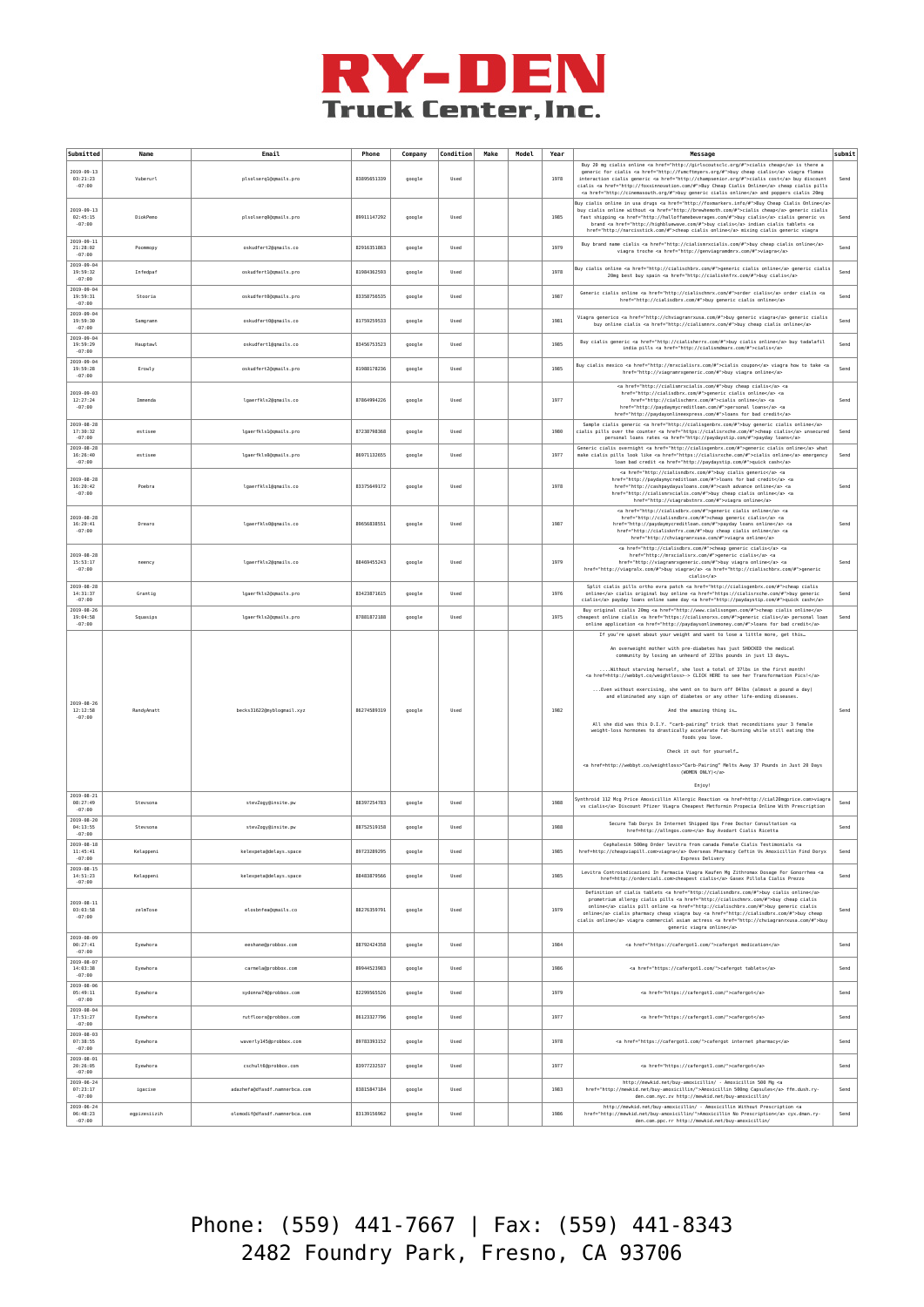

| Submitted                                | Name                         | Email                         | Phone             | Company                                     | Condition | Make                                | Model                               | Year                            | Message                                                                                                                                                                                                                                                                                                                                                                                                                                                                                                                                                                                                                                                               | submit |
|------------------------------------------|------------------------------|-------------------------------|-------------------|---------------------------------------------|-----------|-------------------------------------|-------------------------------------|---------------------------------|-----------------------------------------------------------------------------------------------------------------------------------------------------------------------------------------------------------------------------------------------------------------------------------------------------------------------------------------------------------------------------------------------------------------------------------------------------------------------------------------------------------------------------------------------------------------------------------------------------------------------------------------------------------------------|--------|
| 2019-04-24<br>22:47:28<br>$-07:00$       | Udoder                       | nijvo4eea@gastroplasty.icu    | 88335148615       | google                                      | Used      |                                     |                                     | 1985                            | Pelo que ouvi, sfi tem um curto caminho para percorrer a bexiga atravFos da uretra. Fui<br>diagnosticado em dezembro de 2010 e a artrite jingle bell run foi<br><a href="http://arthrosis.ml/aalmeen-news-receba-as-ultimas-atualizacoes-de">gamot sa<br/>arthritis</a>                                                                                                                                                                                                                                                                                                                                                                                               | Send   |
| $2019 - 04 - 12$<br>14:29:32<br>$-07:00$ | Tonnet                       | hujdq2d@qastroplasty.icu      | 82481247528       | google                                      | Used      |                                     |                                     | 1987                            | Lars M andersson is a member of the supervisory board of agence france locale and chair of<br>the strategy committee within the agencys board. He is also a<br>$-a$<br>href=http://escoliosislumbar.info/pielonefritis-wikipedia-la-enciclopedia-libre>pielonefritis<br>aguda<br>Inyecciones de toxina botullinica para el dolor lumbar y la cilitica cochrane radiografia de<br>columna lumbar normal                                                                                                                                                                                                                                                                | Send   |
| $2018 - 12 - 07$<br>15:00:35<br>$-08:00$ | Victor Ruiz                  | integrityhouse13@gmail.com    | 2090515931        | Integrity<br>Transportation<br>Services LLC | Used      | Hino                                | 268                                 | 2012 or<br>newest               | In looking for a hino truck 2012 or newest I have a 15k for down payment by Credit score is<br>below 600                                                                                                                                                                                                                                                                                                                                                                                                                                                                                                                                                              |        |
| $2018 - 12 - 07$<br>15:00:32<br>$-08:00$ | Victor Ruiz                  | integrityhouse13@gmail.com    | 2090515931        | Integrity<br>Transportation<br>Services LLC | Used      | Hinc                                | 268                                 | 2012 or<br>newest               | In looking for a hino truck 2012 or newest I have a 15k for down payment by Credit score is<br>below 600                                                                                                                                                                                                                                                                                                                                                                                                                                                                                                                                                              |        |
| $2018 - 10 - 28$<br>18:38:27<br>$-07:00$ | Phillip Henry                | rocker4jc@yahoo.com           | 5597907062        | Alpha Onega<br>Productions,<br>Inc.         | Used      |                                     |                                     |                                 | Y2013 HINO 195H<br>2012 Isuzu NPR-HD<br>16' box trucks w/ lift gate<br>BEST PRICE, , , , POSSIBLE SEEKING 2 UNITS                                                                                                                                                                                                                                                                                                                                                                                                                                                                                                                                                     |        |
| $2018 - 07 - 27$<br>11:25:25<br>$-07:00$ | MirkaCino                    | ehuwg8o@m48.top               | 87577917174       | google                                      | Used      |                                     |                                     | 1986                            | Peels help to escape from the greater part old changes of the skin cover. effects effective<br>at any age, suitable for skin of any type. After light exposure disappear minor wrinkles,<br>skin becomes young, smooth. Rehabilitation - 3 days. The middle peeling well struggles<br>wrinkles (expression, age, smoothing minor scars, eliminates freckles.<br>Recovery - 7 days. Profound peeling doing in the beauty hospitals. This is maximum efficient<br>operation, although requires long term regeneration - up to one month.<br><a href="http://chemicalpeel.in/detailed-chemical-peel-aftercare-instructions">chemical peel<br/>aftercare instructions</a> | Send   |
| 2018-07-08<br>01:19:15<br>$-07:00$       | STEWlord                     | trkkad8@datarec.top           | 87883256521       | google                                      | Used      |                                     |                                     | 1981                            | There are different ways to fry tomatoes, but each of them will require the hostess to spend<br>row hours in the kitchen, so this yavstvo is usually better correct prepare on weekends or<br>for special occasions. When tomatoes are roasted, they get a deep taste and are combined with<br>seafood, antipasto and other roasted vegetables. Moreover, they are perfectly suitable for<br>use in the baking industry, in making bread or cake with custard.<br><a href="http://stewedtomatoes.top/canning-stewed-tomatoes-with-ease">canning stewed<br/>tomatoes</a>                                                                                               | Send   |
| $2018 - 05 - 03$<br>21:46:33<br>$-07:00$ | Ruben                        | americanfencebuider@gmail.com |                   |                                             |           | Hinc                                |                                     | 2018                            | Interested in a newer truck flatbed. 18-24' bed. What are the prices for a new truck vs<br>2012-2017. Thanks.                                                                                                                                                                                                                                                                                                                                                                                                                                                                                                                                                         |        |
| $2018 - 05 - 03$<br>21:46:27<br>$-07:00$ | Ruben                        | americanfencebuider@gmail.com |                   |                                             | New       | Hino                                |                                     | 2018                            | Interested in a newer truck flatbed. 18-24' bed. What are the prices for a new truck vs<br>2012-2017. Thanks.                                                                                                                                                                                                                                                                                                                                                                                                                                                                                                                                                         |        |
| $2018 - 02 - 05$<br>16:49:54<br>$-08:00$ | fsilva@carmelvalleyranch.com | fsilva@carmelvalleyranch.com  | 8316262529        | Carmel Valley<br>Ranch                      | New       | Isuzu                               |                                     | 17/18                           | Good Day,<br>I looking for Isuzu 14 ft Van Box truck with a lift gate (3500) I prefer Gasoline.<br>Do you have something similar in your fleet?<br>Please advise.<br>Francisco Silva                                                                                                                                                                                                                                                                                                                                                                                                                                                                                  |        |
| 2018-02-03<br>07:04:19<br>$-08:00$       | Shawanna                     | gddpl@clemshop.com            | 6514278765        |                                             |           |                                     |                                     |                                 | Good Morning<br>It's our birthday and we are celebrating two years of our outlet. I would love to give 19.99<br>US dollars for all types of Ray Ban Sunglasses. If you are interested, please take a tour of<br>my retail store: http://p.lnkly.biz/8hTUnv<br>YOU WON'T WANT TO MISS THESE OFFERS<br>Regards.<br>Ray Ban Sunglass Warehouse<br><br>From Ray-Ban Sunglass Warehouse--ry-den.com                                                                                                                                                                                                                                                                        |        |
| 2018-01-21<br>04:35:38<br>$-08:00$       | Bob                          | sxmja@lisbonshopping.com      | 6093650236        |                                             |           |                                     |                                     |                                 | Hi<br>It's our birthday and we are celebrating two years of our outlet. I would love to supply you<br>with 19.99 dollars for all designs of Ray-Ban Sunglasses. If you are interested, please have<br>a look at our website: http://b.link2.site/4jEPho<br>YOU WON'T WANT TO MISS THESE OFFERS<br>Many Thanks,<br>Ray-Ban Sunglass Warehouse<br><br>From Ray-Ban Sunglass Warehouse--ry-den.com                                                                                                                                                                                                                                                                       |        |
| 2017-12-12<br>20:37:09<br>$-08:00$       | Philip                       | filanderson62@gmail.com       |                   |                                             | Used      | GMC                                 | Savana<br>Cutaway                   | 2007                            | Hi! I would like to know more about your 2007 GMC Savana Cutaway. Can you please send me a<br>Carfax report for that vehicle? Also, due to high mileage of it, I would like to know how it<br>was maintained over the past years.<br>Thank you,<br>Philip                                                                                                                                                                                                                                                                                                                                                                                                             |        |
| $2017 - 09 - 27$<br>09:04:32<br>$-07:00$ | Jeremy                       | jeremyfaith@ry-den.com        | $(559)441 - 7667$ |                                             | New       |                                     |                                     |                                 | Test                                                                                                                                                                                                                                                                                                                                                                                                                                                                                                                                                                                                                                                                  |        |
| $2017 - 07 - 28$<br>13:42:15<br>$-07:00$ | Hentz                        | ubnbz@atoolshop.com           |                   |                                             | Used      |                                     |                                     |                                 | Hey<br>It's our birthday and we are celebrating two yrs of our outlet. I would want to give you<br>19.95 dollars for all fashions of Ray Ban and Oakley Sunglasses. If you are interested<br>remember to go to my store: http://weblink.press/2flXhp<br>Thanks a lot,<br>Oakley Sunglass Warehouse<br>P.S. I will like on<br>rv-den.com                                                                                                                                                                                                                                                                                                                               |        |
| $2017 - 06 - 11$<br>08:55:13<br>$-07:00$ | Khalil                       | knajimi@msn.com               |                   |                                             |           |                                     |                                     |                                 | Your Messagei can offer u 10kbcash                                                                                                                                                                                                                                                                                                                                                                                                                                                                                                                                                                                                                                    |        |
| 2017-04-17<br>23:30:55<br>$-07:00$       | Anita                        | gal31314@gmail.com            | 6624221104        | n/a                                         | Used      | Hino or<br>Other<br>Hybrid<br>Truck | 195H or<br>Other<br>Hybrid<br>Truck | need low<br>monthly<br>payments | Do you have any used Hybrid box truck types available for sale? I'm hoping to keep my monthly<br>payments between \$200-\$400. Is financing available? Can you advise me on how to pick up<br>vehicle once sold (I live in Mississippi)? Looking to convert hybrid box truck to a hybrid<br>camper van! Thanks!                                                                                                                                                                                                                                                                                                                                                       |        |
| 2017-04-11<br>18:26:37<br>$-07:00$       | cHAD                         | CHAD@HONLTREECARE.COM         | 5034753785        |                                             |           | hino                                | 195H                                |                                 | Your Message hI iM INTERESTED IN YOUR 2016 HINO 195H. HOW MUCH IS THAT CHASSIS                                                                                                                                                                                                                                                                                                                                                                                                                                                                                                                                                                                        |        |
| $2017 - 03 - 15$<br>08:49:15<br>$-07:00$ | Gillming                     | utnfl@debsflowerfarm.com      |                   |                                             | Used      |                                     |                                     |                                 | Hi<br>Thank you so much for the below email.<br>Oakley and Ray Ban Store Seller here. I want to give you \$19.95 for all styles of Oakley Sun<br>glasses. If you are interested, why not to go to see the retail outlet: http://u.to/uFjKDw<br>Best.<br>Thank you very much for the critical information. I will follow on your<br>ry-den.com                                                                                                                                                                                                                                                                                                                         |        |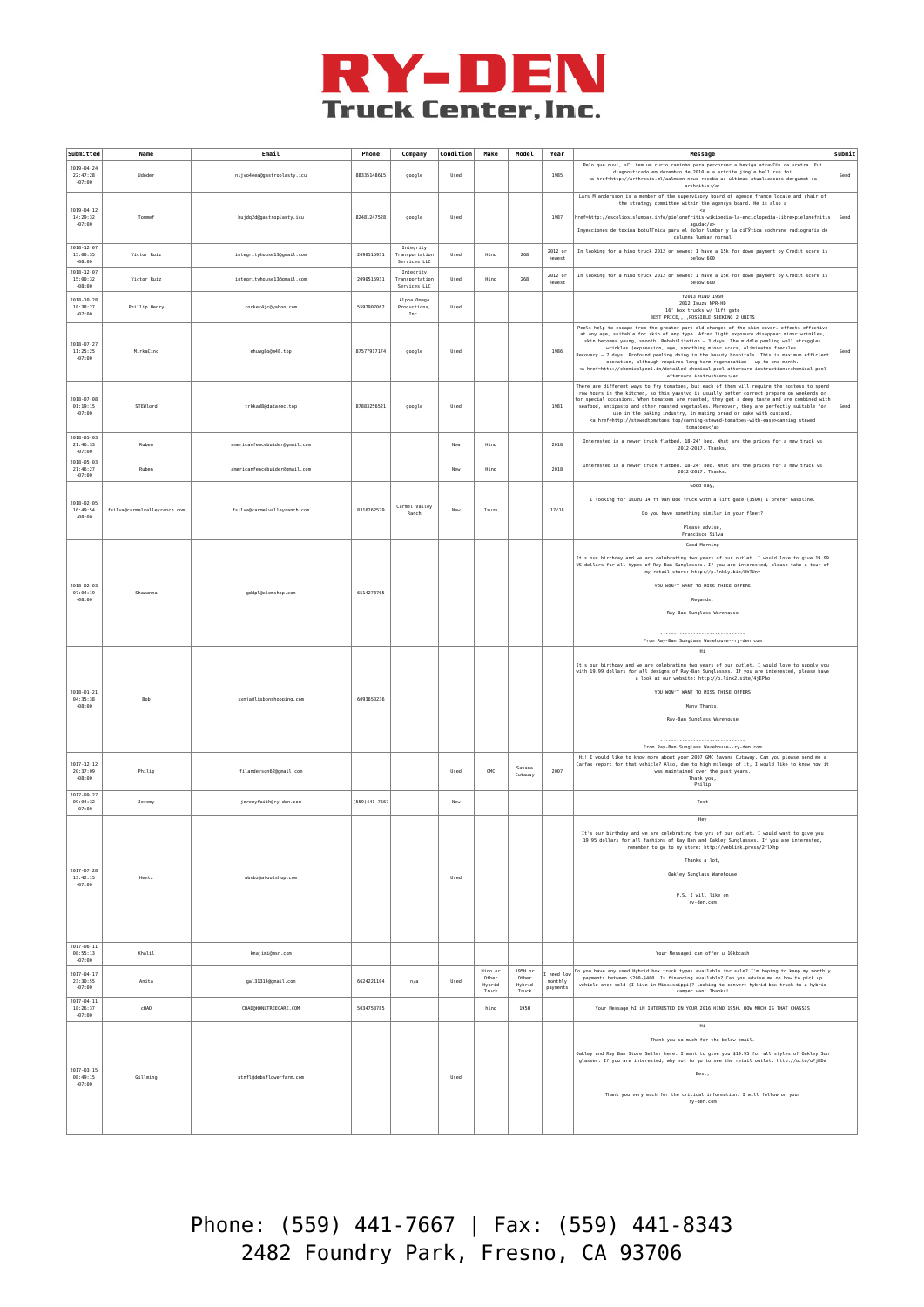

| Submitted                                | Name     | Email                  | Phone | Company | Condition | Make | Model | Year | Message                                                                                                                                                                                                                                                                                                                                              | submit |
|------------------------------------------|----------|------------------------|-------|---------|-----------|------|-------|------|------------------------------------------------------------------------------------------------------------------------------------------------------------------------------------------------------------------------------------------------------------------------------------------------------------------------------------------------------|--------|
| $2016 - 12 - 26$<br>02:06:57<br>$-08:00$ | Manivong | fdycl@timebishop.com   |       |         | Used      |      |       |      | Good day<br>Thanks a lot for the below message.<br>Oakley & Ray-Ban Store Retailer here. We offer you the latest brand-new Oakley & Ray Ban<br>Sunglass all 19.95 dollars. If you're interested, remember to go to see my web site:<br>http://lnk.bz/p9nt<br>Enjoy,<br>Many thanks for this important information. I will like on your<br>ry-den.com |        |
| $2016 - 11 - 16$<br>15:32:08<br>$-08:00$ | Wieting  | mosgv@babygurushop.com |       |         | Used      |      |       |      | Good day<br>I hope you're having a wonderful day.<br>I am from Oakley Sunglass Warehouse. We offer you the hotest brand new Oakley Sun glasses all<br>\$14.95. If you are interested, why not to take a tour of my local store: http://6.ly/cv7X<br>Appreciate it,<br>Appreciate it for this information. I will like on your<br>ry-den.com          |        |

| Submitted                                | Name                                                                                                                                                              | Email                                                     | Phone              | Company                                                                                                                                             |
|------------------------------------------|-------------------------------------------------------------------------------------------------------------------------------------------------------------------|-----------------------------------------------------------|--------------------|-----------------------------------------------------------------------------------------------------------------------------------------------------|
| $2022 - 07 - 01$<br>00:14:39<br>$-07:00$ | ? Have you ever tried this sex game before? GIVE IT A TRY:<br>https://letsg0dancing.page.link/go?hs=a974f93c99c838cd6c94bcf474e2428c&<br>$\overline{\phantom{a}}$ | samano@massagefin.site                                    | 724025521568       | zjszri                                                                                                                                              |
| $2022 - 07 - 01$<br>00:14:26<br>$-07:00$ | ? Charlotte sent you a private message! View Message:<br>https://letsg0dancing.page.link/go?hs=4c5912e9c9c5bceb83bbd8183c1d233d&<br>$\overline{\phantom{a}}$      | samano@massagefin.site                                    | 788452157330       | ixvi8a                                                                                                                                              |
| $2022 - 05 - 24$<br>23:27:08<br>$-07:00$ | ? Julie want to play with you! Start Game:<br>https://wondergirl22.page.link/29hQ?hs=a974f93c99c838cd6c94bcf474e2428c&<br>$\overline{?}$                          | gunner10xx@asifboot.com                                   | 906356974065       | ou453e                                                                                                                                              |
| $2022 - 03 - 21$<br>21:39:16<br>$-07:00$ | Alen                                                                                                                                                              | maaxxi.ae@gmail.com                                       | 2098572724         | Family born                                                                                                                                         |
| 2021-09-21<br>08:09:23<br>$-07:00$       | ERICSON ANILUS                                                                                                                                                    | timeswirl@yahoo.com                                       | 7862775189         | TIME SWIRL LOGISTICS LLC                                                                                                                            |
| $2021 - 09 - 18$<br>23:23:53<br>$-07:00$ | Robert Garcia                                                                                                                                                     | raidersnav@comcast.net                                    | 19252603296        | Rmg relocation                                                                                                                                      |
| $2021 - 09 - 07$<br>22:18:17<br>$-07:00$ | Kurt D Lord                                                                                                                                                       | kurtdlord1963@outlook.com                                 | 15593090478        | Aphrodities Apiary                                                                                                                                  |
| $2021 - 08 - 06$<br>04:33:24<br>$-07:00$ | Chris Looper                                                                                                                                                      | Chrisl@loopercabinet.com                                  | 7065332727         | Looper Cabinet Co., Inc.                                                                                                                            |
| $2021 - 07 - 02$<br>22:10:56<br>$-07:00$ | Rafael                                                                                                                                                            | rafaxxxxxxlol2@gmail.com                                  | 5109939939         | RV transportation                                                                                                                                   |
| $2021 - 06 - 18$<br>08:29:09<br>$-07:00$ | Yu Ouyang                                                                                                                                                         | ouyang12729@gmail.com                                     | 2138002131         | Nami Japanese cuisine                                                                                                                               |
| $2021 - 04 - 19$<br>09:59:46<br>$-07:00$ | larryc@safti.com                                                                                                                                                  | larryc@safti.com                                          | 5592875009         | Safti/First                                                                                                                                         |
| $2021 - 03 - 16$<br>15:10:05<br>$-07:00$ | jwjyokjbwv                                                                                                                                                        | ce488a2c532b3d2e0c9d30f48f2cd89e.roopert@ssemarketing.net | +1 213 425<br>1453 | yhhjehnmui                                                                                                                                          |
| $2021 - 02 - 25$<br>06:50:36<br>$-08:00$ | Matt Vargas                                                                                                                                                       | mvargas@nclusd.k12.ca.us                                  | 209 495-0731       | Newman School District                                                                                                                              |
| $2020 - 11 - 23$<br>10:43:13<br>$-08:00$ | Secret meetings and single girls are waiting for you!<br>http://bit.do/fLij4?h=1ac1193dfee16a8b225ce1cb7cc21662&                                                  | ehp.jhony4@derstefo.ml                                    | 825721717245       | Secret meetings and single girls are waiting for you!<br>http://bit.do/fLij4?h=1ac1193dfee16a8b225ce1cb7cc21662&                                    |
| $2020 - 11 - 21$<br>10:03:56<br>$-08:00$ | Стремись не к тому, чтобы добиться успеха, а к тому, чтобы твоя жизнь<br>имела смысл. https://helloworld.com?h=dlabed2f43797ce2712f6186dc0elae3&                  | oarianna@mayimed.com                                      | 168618599680       | Стремись не к тому, чтобы добиться успеха, а к тому, чтобы<br>твоя жизнь имела смысл.<br>https://helloworld.com?h=dlabed2f43797ce2712f6186dc0e1ae3& |
| $2020 - 11 - 21$<br>10:03:47<br>$-08:00$ | Стремись не к тому, чтобы добиться успеха, а к тому, чтобы твоя жизнь<br>имела смысл. https://helloworld.com?h=1ac1193dfee16a8b225ce1cb7cc21662&                  | oarianna@mayimed.com                                      | 507230062159       | Стремись не к тому, чтобы добиться успеха, а к тому, чтобы<br>твоя жизнь имела смысл.<br>https://helloworld.com?h=1ac1193dfee16a8b225ce1cb7cc21662& |
| $2020 - 11 - 17$<br>13:28:14<br>$-08:00$ | Стремись не к тому, чтобы добиться успеха, а к тому, чтобы твоя жизнь<br>имела смысл. https://helloworld.com?h=1ac1193dfee16a8b225ce1cb7cc21662&                  | noreply@garden31.ru                                       | 109585287443       | Стремись не к тому, чтобы добиться успеха, а к тому, чтобы<br>твоя жизнь имела смысл.<br>https://helloworld.com?h=1ac1193dfee16a8b225ce1cb7cc21662& |
| 2020-11-17<br>10:56:33<br>$-08:00$       | Стремись не к тому, чтобы добиться успеха, а к тому, чтобы твоя жизнь<br>имела смысл. https://helloworld.com?h=dlabed2f43797ce2712f6186dc0elae3&                  | noreply@garden31.ru                                       | 727909730378       | Стремись не к тому, чтобы добиться успеха, а к тому, чтобы<br>твоя жизнь имела смысл.<br>https://helloworld.com?h=dlabed2f43797ce2712f6186dc0elae3& |
| $2020 - 11 - 17$<br>10:56:21<br>$-08:00$ | Стремись не к тому, чтобы добиться успеха, а к тому, чтобы твоя жизнь<br>имела смысл. https://helloworld.com?h=1ac1193dfee16a8b225ce1cb7cc21662&                  | noreply@garden31.ru                                       | 910804754466       | Стремись не к тому, чтобы добиться успеха, а к тому, чтобы<br>твоя жизнь имела смысл.<br>https://helloworld.com?h=1ac1193dfee16a8b225ce1cb7cc21662& |
| $2020 - 11 - 13$<br>10:44:07<br>$-08:00$ | qfzcjzxpkz                                                                                                                                                        | 0466a84a60fc72ef8cab5740ace83601prx@ssemarketing.net      | +1 213 425<br>1453 | rwtfymdlvh                                                                                                                                          |
| $2020 - 11 - 09$<br>20:36:56<br>$-08:00$ | qocazbusux                                                                                                                                                        | b79e81a13ae6dd61d5bcaeb6586351e0prx@ssemarketing.net      | +1 213 425<br>1453 | theiymjjyt                                                                                                                                          |
| $2020 - 11 - 06$<br>14:10:07<br>$-08:00$ | ddyzesngnn                                                                                                                                                        | 85ce249b6a41b48ce42b095a57b234b4prx@ssemarketing.net      | +1 213 425<br>1453 | ssnkwkihbp                                                                                                                                          |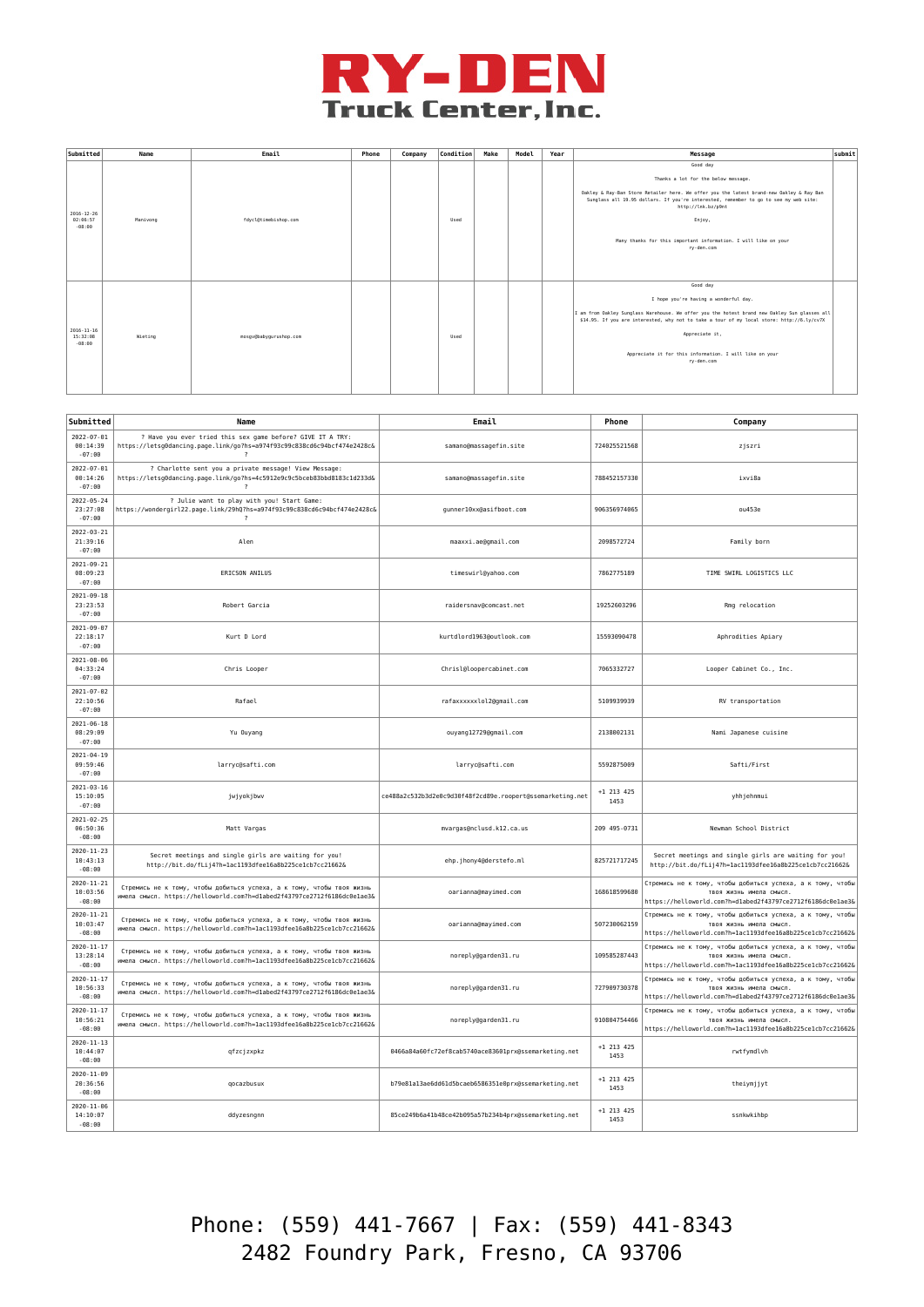

| Submitted                                  | Name                      | Email                                                | Phone                               | Company                                   |
|--------------------------------------------|---------------------------|------------------------------------------------------|-------------------------------------|-------------------------------------------|
| $2020 - 09 - 24$<br>09:31:12<br>$-07:00$   | Luis                      | nichog24@gmail.com                                   | 2093458875                          | Garcia accesorios                         |
| $2020 - 08 - 13$<br>07:36:52<br>$-07:00$   | Frank Rodriguez           | FrankR@vpoa.net                                      | 559-361-0073                        | Villa Park Orchards Association - Sunkist |
| $2020 - 07 - 23$<br>15:43:58<br>$-07:00$   | hkkwcspwxp                | 2eb24cbced2019cae62e62b18c353d11prx@ssemarketing.net | +1 213 425<br>1453                  | xdgppxovwx                                |
| $2020 - 07 - 13$<br>12:21:21<br>$-07:00$   | Avelio Andres             | avelio.andres10@gmail.com                            | 559 4805900                         | ALMA PRODUCE                              |
| $2020 - 07 - 13$<br>12:20:20<br>$-07:00$   | AvelioAndres              | avelio.andres10@gmail.com                            | 559 4805900                         |                                           |
| $2020 - 05 - 21$<br>09:28:37<br>$-07:00$   | jeremyfaith@ry-den.com    | jeremyfaith@ry-den.com                               | 5594417667                          | Ry-Den Truck Center-Used                  |
| $2020 - 05 - 21$<br>09:19:41<br>$-07:00$   | jeremyfaith@ry-den.com    | jeremyfaith@ry-den.com                               | 5594417667                          | Ry-Den Truck Center                       |
| $2020 - 02 - 18$<br>07:15:22<br>$-08:00$   | RKH315Z68AK www.yandex.ru | yermakov-1976@list.ru                                | <b>RKH315Z68AK</b><br>www.yandex.ru | RKH315Z68AK www.yandex.ru                 |
| $2020 - 02 - 12$<br>15:07:36<br>$-08:00$   | Jeremy Faith              | jeremyfaith@ry-den.com                               | 5592894763                          | Ry-Den Truck Center                       |
| 2020-01-29<br>23:04:41<br>$-08:00$         | mauromustillo@gmail.com   | mauromustillo@gmail.com                              | 55944444                            | nettra mEDIA                              |
| $2020 - 01 - 29$<br>22:48:48<br>$-08:00$   | mauromustillo@gmail.com   | mauromustillo@gmail.com                              | 55944444                            | nettra mEDIA                              |
| $2020 - 01 - 24$<br>13:07:47<br>$-08:00$   | Test                      | faith.jeremy@gmail.com                               | Subject                             | DP360CRM                                  |
| $2019 - 10 - 03$<br>17:18:01<br>$-07:00$   | John                      | millerjo1@comcast.net                                | 4153020226                          | Large Fleet                               |
| 2019-09-07<br>23:28:06<br>$-07:00$         | XkQadpszLyKb              | fredericamccarthy8196@gmail.com                      | TPCsaStewVxH                        | BYUqodhceLvt                              |
| $2019 - 09 - 07$<br>23:28:02<br>$-07:00$   | duzeEGTZSmhB              | fredericamccarthy8196@gmail.com                      | SJZvlNVRBqjX                        | SelOUgDbPpzv                              |
| 2019-09-07<br>23:27:58<br>$-07:00$         | cOntdKujvNXw              | fredericamccarthy8196@gmail.com                      | ekTxUbpfSyLJ                        | mhzyfFuOBSJn                              |
| $2019 - 09 - 07$<br>23:27:52<br>$-07:00$   | QJiwzHIuOjLy              | fredericamccarthy8196@gmail.com                      | XpVoThuLenrI                        | oAmaYNSfvLCU                              |
| $2019 - 09 - 03$<br>12:57:06<br>$-07:00$   | EuGtVonaQORr              | jackfields8632@gmail.com                             | WpoAFtYjRqOe                        | bqVHXTYnwCIz                              |
| $2019 - 09 - 03$<br>12:57:00<br>$-07:00$   | nmbkgJLyFAtZ              | jackfields8632@gmail.com                             | azhQVproREXw                        | vQOKBxHmYjtU                              |
| 2019-09-03<br>12:56:30<br>$-07:00$         | iPCphbJNIHZT              | jackfields8632@gmail.com                             | TLxnZqRkBSme                        | xtvhuUNpOcXr                              |
| $2019 - 09 - 03$<br>12:56:23<br>$-07:00$   | SblQmuoEYqfJ              | jackfields8632@gmail.com                             | KsapZxNwzoRP                        | dmMBCaLNDwGY                              |
| $2019 - 08 - 20$<br>12:53:28<br>$-07:00$   | fvxbqjuzkq                | fodhjjqgovty@mailsac.com                             | kcqwpojedw                          | scyhhonewm                                |
| $2019 - 05 - 04$<br>07:33:31<br>$-07:00$   | Ron                       | ron@rnmwindows.com                                   | 510-797-0100                        | R&M Quality Windows and Doors             |
| $2019 - 04 - 06$<br>$01:01:12$<br>$-07:00$ | Gamachu Adam              | gamee.transportation.@gmail.com                      | +16057281778                        |                                           |
| 2019-03-14<br>13:53:53<br>$-07:00$         | Chris Reynolds            | creynolds@valleychildrens.org                        | 559-351-9038                        | Valley Childrens Hospital                 |
| $2019 - 01 - 15$<br>11:38:37<br>$-08:00$   | David Spencer             | arborcaretreesvc@yahoo.com                           | 559-917-8801                        | Arbor Care Tree Service                   |
| $2018 - 12 - 31$<br>17:31:01<br>$-08:00$   | Debbie Franklin           | d.franklin85@gmail.com                               | 5599206634                          |                                           |
| $2018 - 12 - 13$<br>15:10:22<br>$-08:00$   | jeremyfaith@ry-den.com    | jeremyfaith@ry-den.com                               | 5594417667                          | Pre-owned test                            |
| $2018 - 11 - 17$<br>10:46:32<br>$-08:00$   | James                     | pnkcarwaahdistributions@gmail.com                    | 21388022"1                          | PNK                                       |
| $2018 - 10 - 14$<br>15:46:57<br>$-07:00$   | john azevedo              | azevjohn@aol.com                                     | 209-678-3468                        | hilmar feed                               |